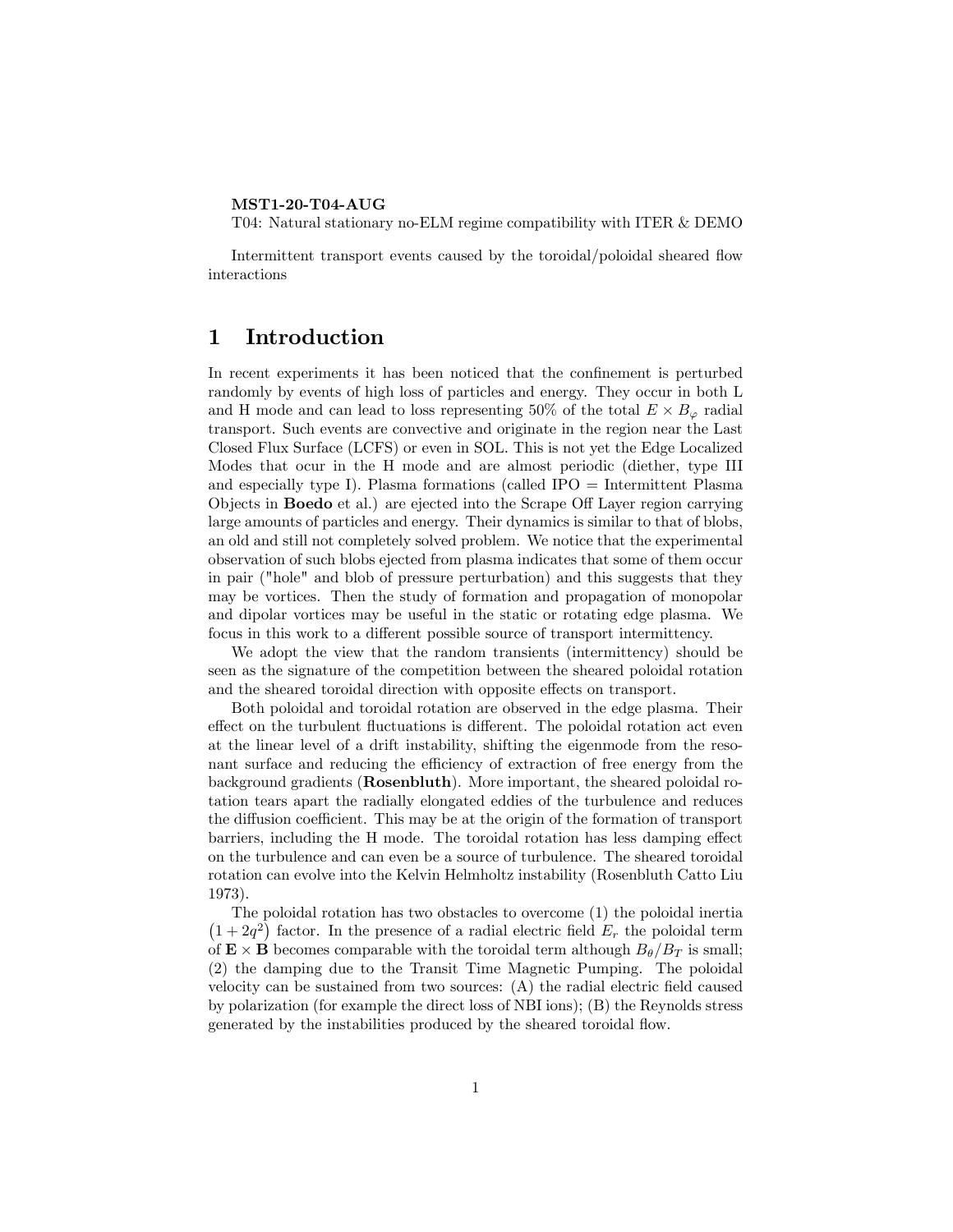## 2 Model for intermittent loss of the transport barrier

The transport barrier is created by poloidal flow with sheared velocity. The transport barrier exists as long as there is sheared poloidal velocity. There is also toroidal áow with sheared toroidal velocity. In conditions that are usually met in tokamak edge it is known to sustain turbulence of instabilities like Kelvin Helmholtz. The Reynolds stress of instabilities sustained by the toroidal áow has a component which can transfer momentum to poloidal rotation. This transfer of momentum from toroidal to poloidal rotation helps formation of the transport barrier. In support of this picture, one notes that in experiment it has been seen that at the L to H transition the toroidal flow is reduced while the poloidal flow increases.

Due to the transport barrier there is increase of the gradients of the plasma parameters. The KH instability has less condition to grow and the turbulence sustained by the sheared toroidal flow reduces the Reynolds stress transfer to the poloidal rotation. With a weaker drive the poloidal rotation is damped by magnetic pumping and the transport barrier is lost.

The process is periodic if there is an external drive for toroidal rotation, like NBI.

# 3 Sheared parallel flow and the Kelvin Helmholtz instability

In Rosenbluth Catto Liu 1973 sheared parallel it is described the physical mechanism of the drift wave and of the KH instability when there is a radial gradient of the parallel velocity.

The geometry is defined in a slab model: the main magnetic field in the z direction,  $\mathbf{B}_0 = \hat{\mathbf{e}}_z B_0$ , the transversal plane is:  $x \equiv$  radial,  $y \equiv$  poloidal. There is a flow parallel to the magnetic field  $\mathbf{U}(x) = U(x) \hat{\mathbf{e}}_z$  with shear  $U' \equiv dU > 0$ . This is the last presentation of the phase of the initial flow channel in  $\frac{dU}{dx} > 0$ . This is the local representation of the sheared toroidal flow observed in tokamak. The equilibrium density  $N(x)$  has a gradient in the radial direction,  $N' \equiv \frac{dN}{dx} > 0.$ 

The first assumption is the existence of an electric field of a electrostatic perturbation that propagets in the plane  $(y, z)$ . This is  $\mathbf{E} = -\nabla \phi$  and we adopt a Fourier representation,  $\phi \sim \exp(ik_y y + ik_z z - i\omega t)$ , equivalently  $E_z =$  $-\frac{\partial}{\partial z}\phi = -ik_z\phi$  and  $E_y = -\frac{\partial}{\partial y}\phi = -ik_y\phi$ ,

$$
\mathbf{E} = - (ik_y \phi) \,\hat{\mathbf{e}}_y - (ik_z \phi) \,\hat{\mathbf{e}}_z
$$

E produces a perturbation of the charge distribution. Due to the electric Öeld the *ions* will move along the magnetic field line  $B_0$  to neutralize the charge. Then they will get a velocity  $m_i \frac{\delta u_z^{(1)}}{\delta t} = |e| E_z = -|e| \frac{\partial \phi}{\partial z} = -|e| i k_z \phi$  from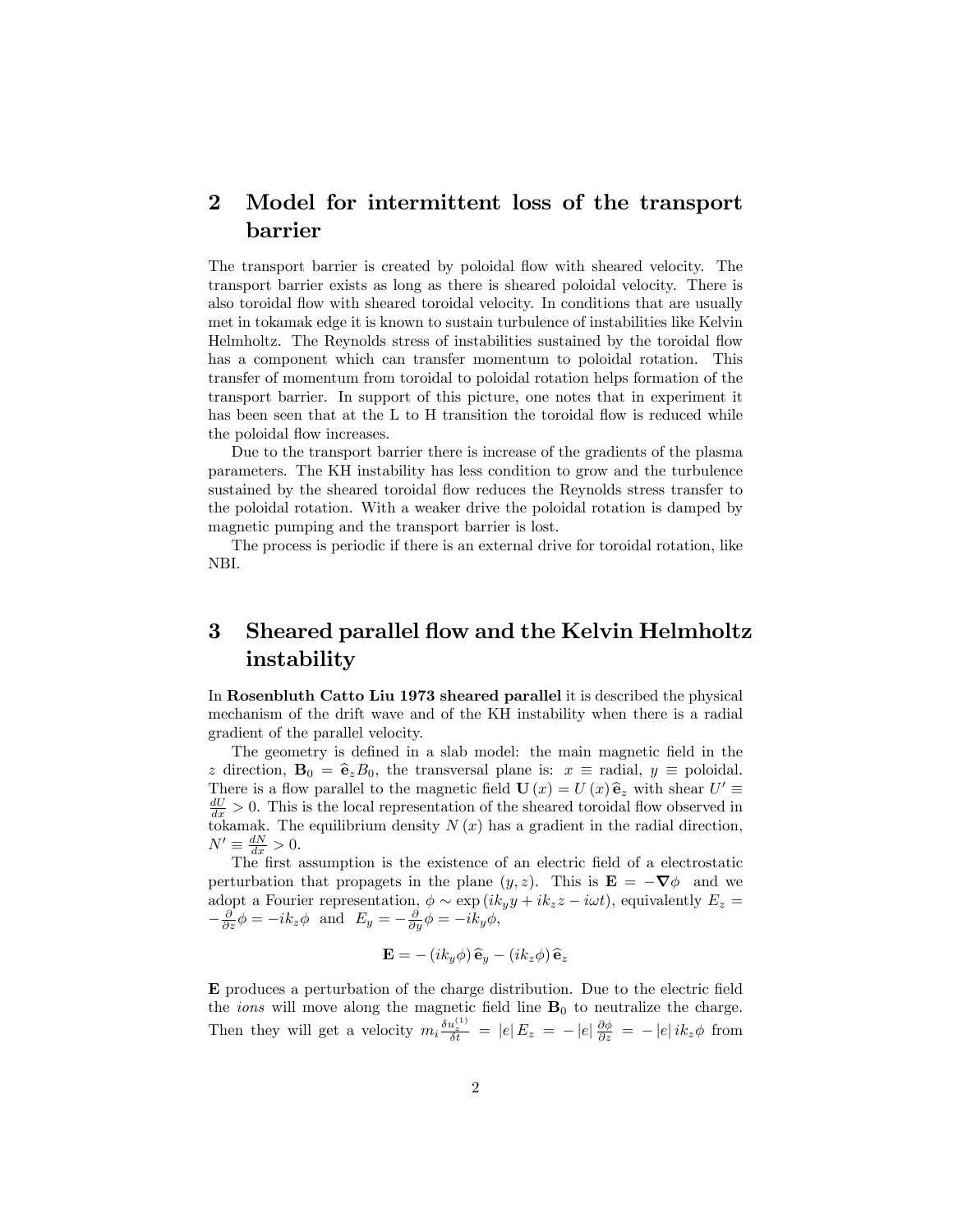where

$$
\delta u_z^{(1)} = -\frac{|e|}{m_i} i k_z \phi \delta t
$$

This is (acceleration  $-\frac{|e|}{m_i}ik_z\phi$ ) x (time interval  $\delta t$ ). The field **E** of the wave accelerates the ions along the z direction and the ion density is perturbed along the line. On the other hand the electric field of the wave and the static magnetic field induce a radial drift  $\mathbf{E} \times \mathbf{B}_0$  of the ions

$$
u_x = \frac{-ik_y\phi}{B_0}
$$

This  $E \times B$  drift is directed radially. It then will involbe both equilibrium gradients  $\frac{dU}{dx}$  and  $\frac{dN}{dx}$ . The radial velocity transports to a reference  $x_0$  plane ions from the smaller or higher x positions, where the density  $N(x)$  is higher or smaller than  $N(x_0)$ . Then the ions that have moved parallel to the magnetic line due to the wave field are replaced with ions from lower  $x$  or from higher  $x$ . Assume

$$
\frac{k_z}{k_y} > 0
$$

(the wave propagates along B and along the positive poloidal direction y (or increasing  $\theta$ ). Then the ions that have been accelerated along **B** in the plane  $x_0$  and have left their position along z will be replaced by ions coming from deeper region, *i.e.* from lower radial planes  $x < x_0$  where the toroidal flow has a velocity  $U(x)$  that is smaller than  $U(x_0)$  since we have assumed  $U' > 0$ . Then ions at  $x_0$  undergo another change in velocity in the time  $\delta t$ ,

$$
\delta u_z^{(2)} = - (u_x \ \delta t) \, \frac{dU}{dx}
$$

Therefore we have two changes of velocity of the ions:  $\delta u_z^{(1)}$  (acceleration in the wave potential) and  $\delta u_z^{(2)}$  (convection to  $x_0$  from deeper x where are slower ions, or convection from higher  $x$  where are faster ions).

The Kelvin Helmholtz instability exists is

$$
\left| \delta u_z^{(2)} \right| > \left| \delta u_z^{(1)} \right|
$$
  

$$
U' \quad k_z
$$

or

$$
\frac{U'}{\Omega_i} > \frac{k_z}{k_y}
$$

which means that the ions always get higher velocity by the combination of wave acceleration and sheared toroidal velocity.

The gradient of density  $N(x)$  can have a stabilizing effect. To examine this it is adopted the follwoing regime of parameters

$$
\frac{U'}{\Omega_i} \gg \frac{k_z}{k_y} > 0
$$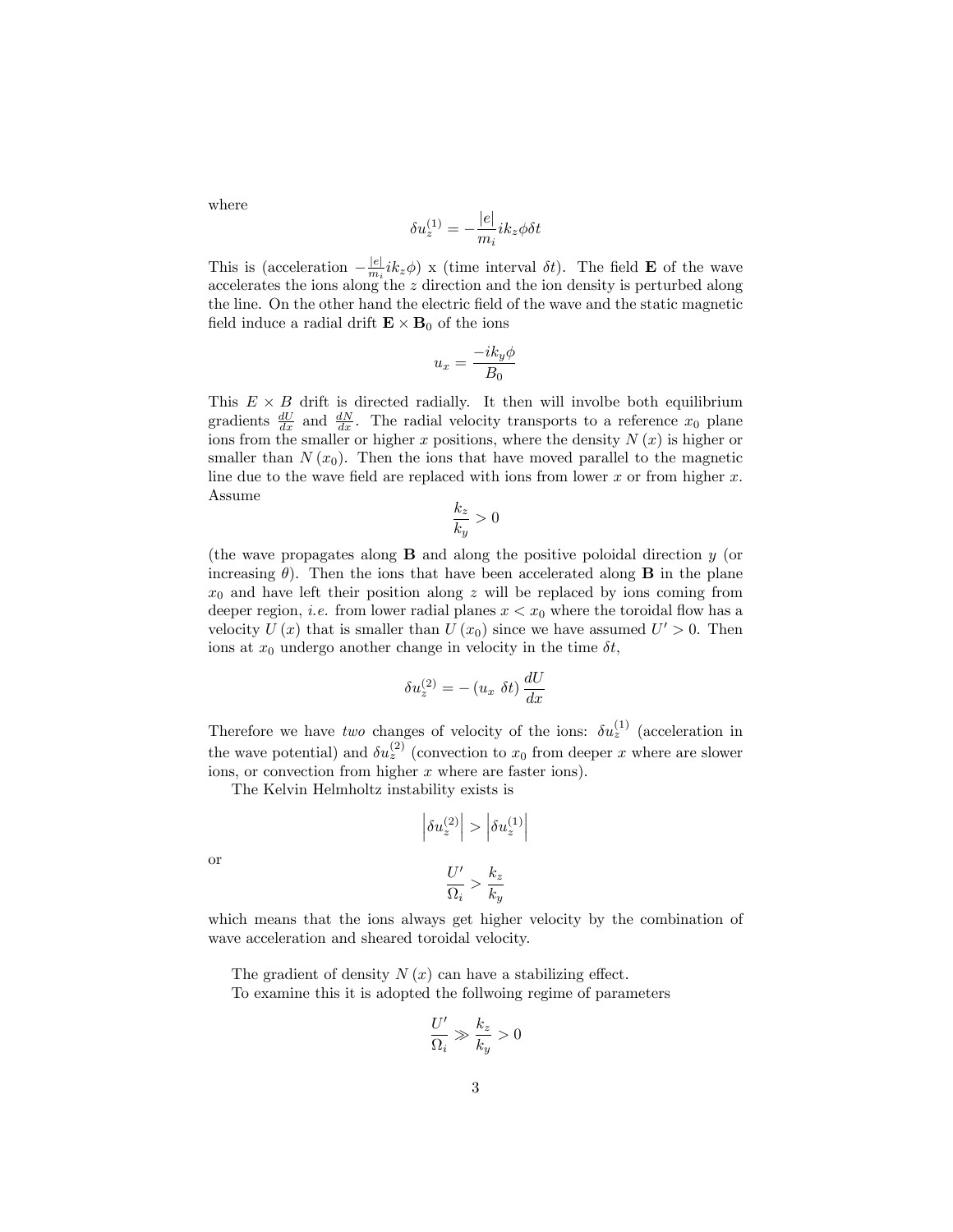(the vorticity  $\frac{dU}{dx}$  is the shear of the toroidal velocity). Relative to the ion gyrofrequency it is higher than the "angle" of propagation in the plane (radial, poloidal) or  $(y, z)$ . This van be the case if  $k_z \to 0$ , propagation almost perpendicular on the magnetic line.

We have followed the changes in the velocities of the ions.

Now we have to add the associated changes of the ion densities, via the continuity equation.

The change of the ion velocity is obtained by integrating  $\delta u_z^{(2)} = - (u_x \delta t) \frac{dU}{dx}$ 

$$
u_z^{(2)} = -\int dt \, u_x \frac{dU}{dx}
$$

$$
\approx -\frac{1}{\gamma} u_x \frac{dU}{dx}
$$

where the  $\gamma$  rate of growth is the order of magnitude of the time interval of interest. The equation of continuity is

$$
\delta n^{(2)} = -N i k_z u_z^{(2)} \delta t
$$

which can be formally integrated

$$
n^{(2)} = -\int dt \ N \ i k_z u_z^{(2)}
$$
  

$$
\approx -\frac{1}{\gamma} N \ i k_z u_z^{(2)}
$$

To use the cuasi-neutrality we consider the perturbation of the electron density in the wave field, taken as Boltzmannian

$$
\delta n_e = N \frac{|e| \phi}{T_e}
$$

 $(T_e$  in  $eV)$ . Then

$$
n^{(2)} = \delta n_e
$$
  

$$
-\frac{1}{\gamma} N i k_z u_z^{(2)} = N \frac{|e| \phi}{T_e}
$$
  

$$
-\frac{1}{\gamma} N i k_z \left(-\frac{1}{\gamma} u_x \frac{dU}{dx}\right) = N \frac{|e| \phi}{T_e}
$$

and after replacing  $u_x = \frac{-ik_y\phi}{B_0}$ ,

$$
\frac{1}{\gamma^2} Nik_z \frac{dU}{dx}\left(\frac{-ik_y\phi}{B_0}\right) = N\frac{|e|\,\phi}{T_e}
$$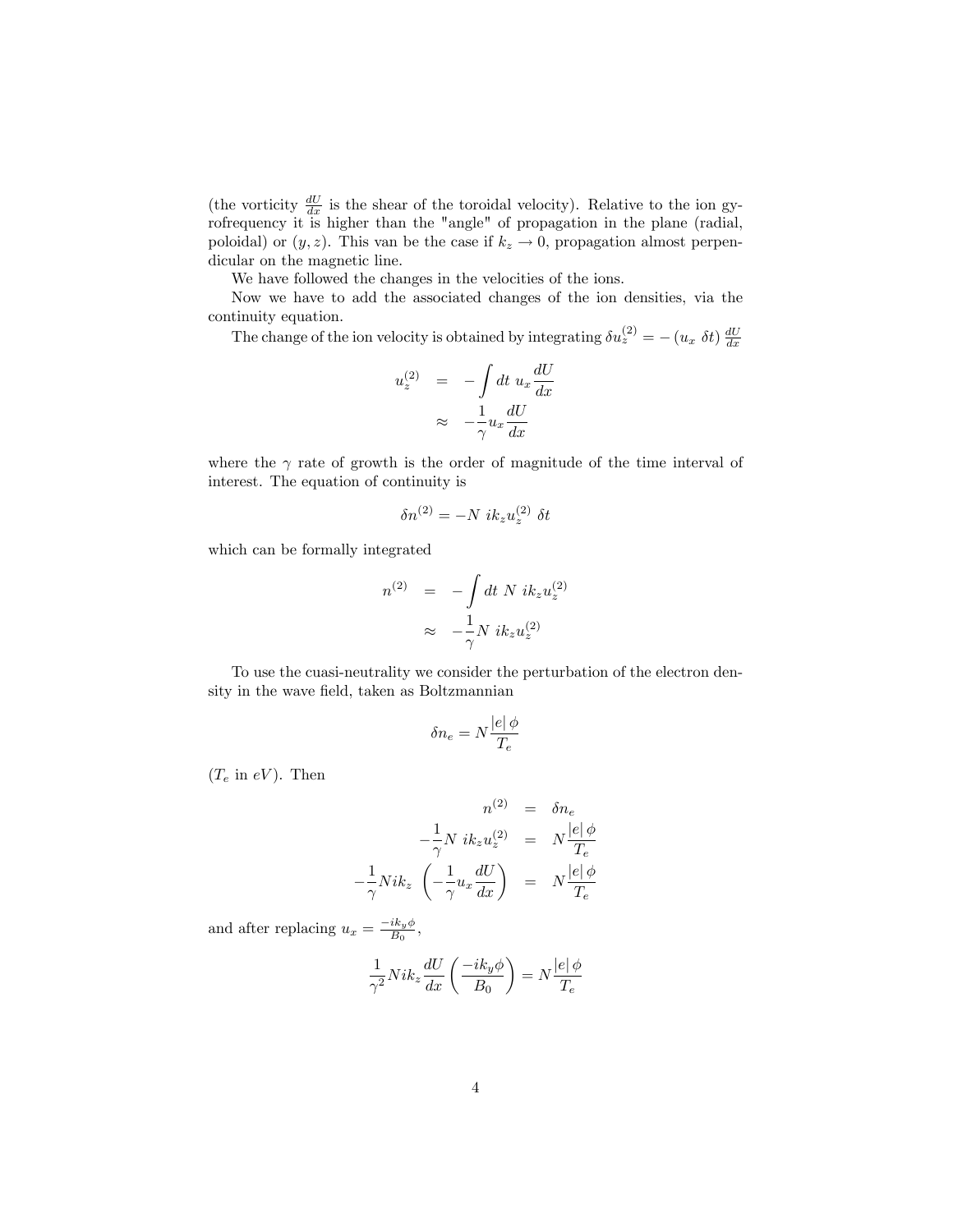$$
\gamma^2 = \frac{1}{|e|} T_e k_z k_y \frac{1}{B_0} \frac{dU}{dx}
$$

$$
= k_z k_y \frac{T_e}{m_i} \frac{1}{\frac{|e|B_0}{m_i}} \frac{dU}{dx}
$$

$$
= k_z k_y \frac{c_s^2}{\Omega_i} U'
$$

Regarding the change in the density produced by the gradient  $\frac{dN}{dx}$ .

Before, we have used the fact that the  $E \times B$  drift produced by the wave on ions transports the ions along  $x$ , which are slower or faster than the ions that have been displaced at  $x_0$  by the wave along **B**.

Now we have to take into account that the advection on x also involves  $\frac{dN}{dx}$ . Ions that are slower (smaller  $U(x)$  at lower  $x < x_0$ ) are also fewer since  $N(x)$  decreases for  $x < x_0$ . The change of density by convection into  $x_0$  is

$$
\delta n^{(3)} = - (u_x \delta t) \frac{dN}{dx}
$$

which we can formally integrate

$$
n^{(3)} = -\int dt \, u_x \frac{dN}{dx}
$$

$$
= -\frac{1}{\omega} u_x \frac{dN}{dx}
$$

Applying again the neutrality with  $\delta n_e = N \frac{|e|\phi}{T_e}$  and replacing  $u_x$ ,

$$
-\frac{1}{\omega}u_x\frac{dN}{dx} = N\frac{|e|\phi}{T_e}
$$

$$
-\frac{1}{\omega}\left(\frac{-ik_y\phi}{B_0}\right)\frac{dN}{dx} = N\frac{|e|\phi}{T_e}
$$

Taking the absolute magnitude for  $\omega$ 

$$
\begin{array}{rcl} |\omega| & = & k_y \frac{T_e/m_i}{|e| \, B_0/m_i} \frac{1}{N} \frac{dN}{dx} \\ & = & k_y \frac{c_s^2}{\Omega_i} \frac{d}{dx} \ln N = \omega_{dia} \end{array}
$$

This approximative value  $|\omega| \sim \omega_{dia}$  allows a further analysis of the possibility of an KH instability.

In a time of the order  $2\pi/\omega_{dia}$  the pattern of drift wave has travelled a full poloidal periodic unit,  $2\pi/k_y$ . The time for this travel must be compared with the growth rate. If the time for a significant increase of the wave pertrubation,

or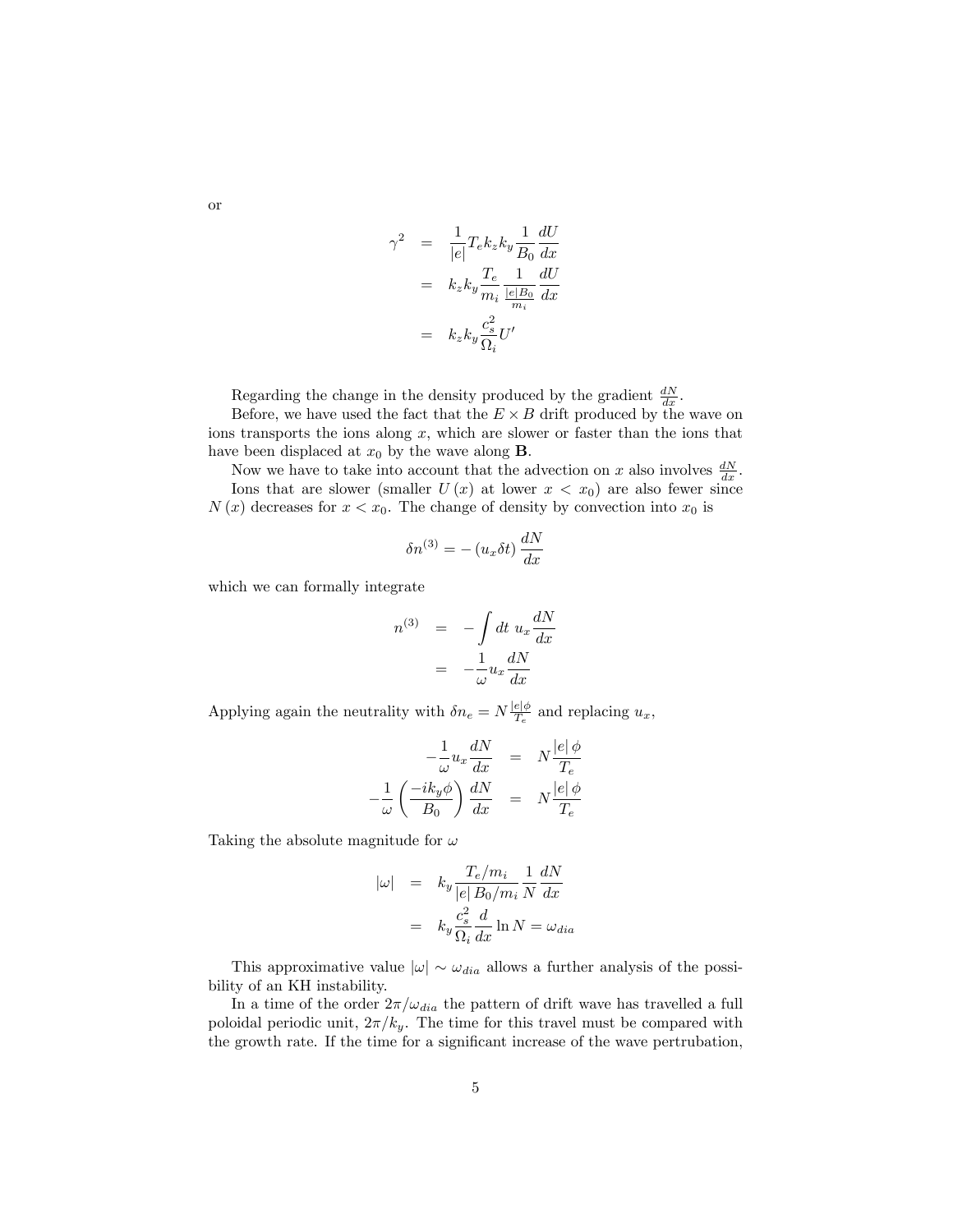$\gamma^{-1}$  is longer than the time of wave propagation  $2\pi/\omega_{dia}$  then the KH instability is inhibited since the accumulation of charge that is involved in the dynamics of the instability is depleted by the faster drift wave dynamics. Not enough time is left to the charges to accumulate and to pursue the rise of the perturbation since the drift wave has neutralized them by the "displacement" of the electric field  $E$  wave profile. This provides the condition of stability

$$
\gamma^2 \ll \omega_{dia}^2
$$

$$
\frac{U'}{\Omega_i} < \frac{k_y}{k_z} \frac{T_e/m_i}{\Omega_i^2} \frac{1}{L_n^2}
$$
\n
$$
= \frac{k_y}{k_z} \frac{c_s^2}{\Omega_i^2} \frac{1}{L_n^2} = \frac{k_y}{k_z} \left(\frac{\rho_s}{L_n}\right)^2
$$
\nfor stability

The paper uses the kinetic drift equation to study instabilities generated in a sheared parallel flow.

The equations of motion of the partile

$$
\begin{array}{rcl}\n\frac{d\mathbf{r}'}{dt} & = & \mathbf{v}' \ ,\quad \text{with the initial condition } \mathbf{r}' \left( t' = t \right) = \mathbf{r} \\
\frac{d\mathbf{v}'}{dt} & = & \frac{e}{m_i} \mathbf{v}' \times \mathbf{B}_0 \left( x' \right) \quad \text{with the condition } \mathbf{v}' \left( t' = t \right) = \mathbf{v}\n\end{array}
$$

From these equations the following invariants result energy

$$
|\mathbf{v}'|^2 = |\mathbf{v}|^2 = v^2
$$

and from canonical angular momentum conservation

$$
x' + \frac{v'_y}{\Omega_i} = x + \frac{v_y}{\Omega}
$$

The  $x$  direction is radial. The  $y$  direction is poloidal.

$$
v'_{z} + \frac{x'}{L_s}v'_{y} + \frac{v'^{2}_{y}}{2\Omega_i L_s} = v_z + \frac{x}{L_s}v_y + \frac{v^2_y}{2\Omega_i L_s}
$$

The shear length is  $L_s$ .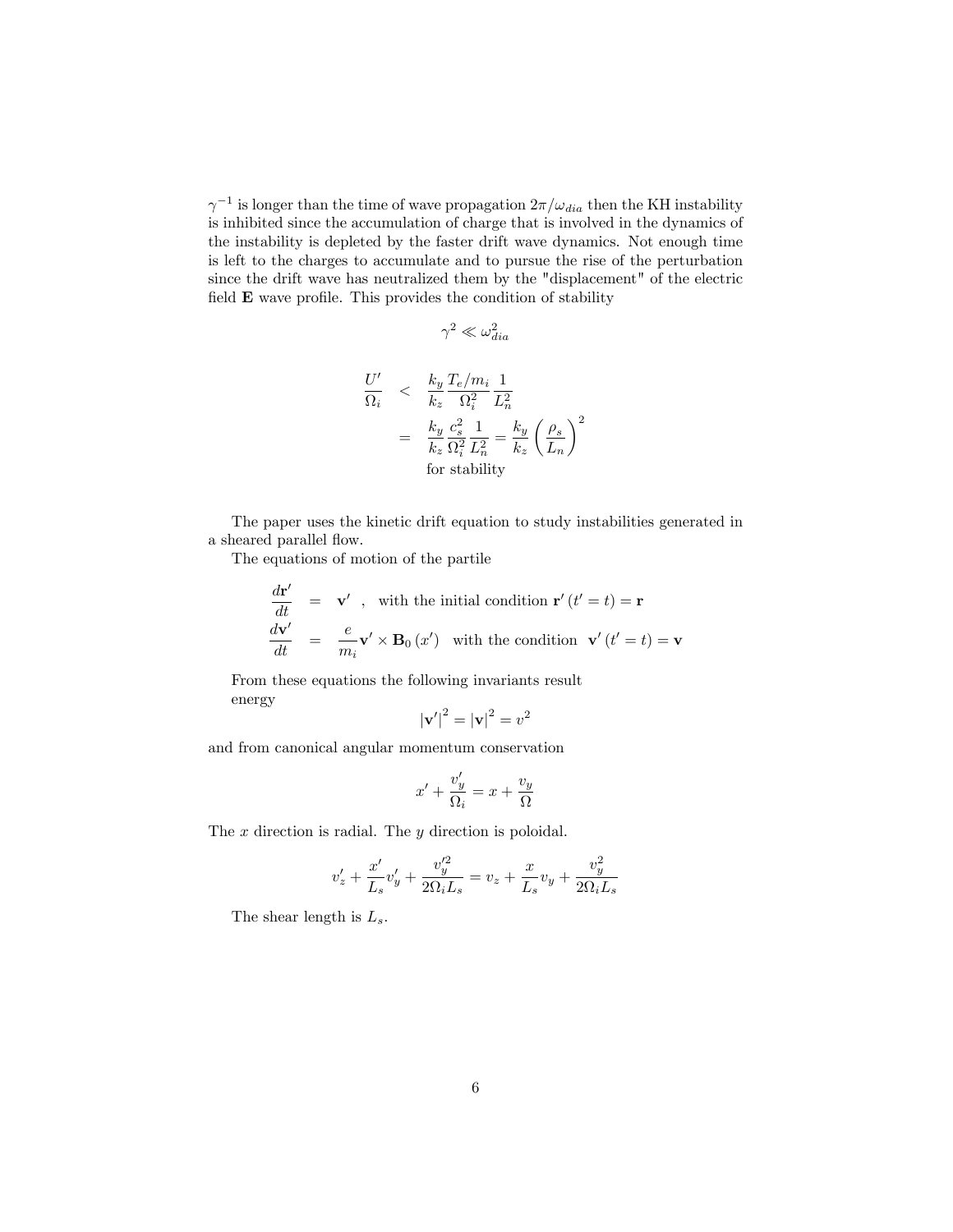The distribution function

$$
f_0 = \frac{n_0}{\left(2\pi v_{th,i}^2\right)^{3/2}} \exp\left\{\frac{x + \frac{v_y}{\Omega_i}}{L_n} - \frac{1}{2v_{th,i}^2} \left[v^2 - 2\left(v_z + \frac{x}{L_s}v_y + \frac{v_y^2}{2\Omega_i L_s}\right)\left[u + \frac{dU}{dx}\left(x + \frac{v_y}{\Omega_i}\right)\right] + \left[u + \frac{dU}{dx}\left(x + \frac{v_y}{\Omega_i}\right)\right]^2\right\}
$$

It has been chosen

$$
\begin{array}{rcl}\nB_0 > & 0 \\
\frac{dU}{dx} > & 0\n\end{array}
$$

in the system  $(\hat{\mathbf{e}}_z, \hat{\mathbf{e}}_x)$ . The definition of the thermal velocity<br> $v_{th\ i} = \sqrt{\frac{k_{Boltzmann}T_i}{k_{Boltzmann}T_i}}$ 

$$
v_{th,i} = \sqrt{\frac{k_{Boltzmann} T_i}{m_i}}
$$

(remark no 2).

The velocities

$$
u
$$
 (of ions)  $\approx 0$   
 $u$  (of electrons) = finite, produces current

The sheared parallel velocity

$$
\mathbf{u} = \mathbf{U}(x)
$$
  
=  $\left(\frac{v_{th,i}^2}{\Omega_i L_n}\right) \hat{\mathbf{e}}_y + \left(u + \frac{dU}{dx}x\right) \left[\hat{\mathbf{e}}_z + \frac{x}{L_s} \hat{\mathbf{e}}_y\right]$ 

If gyroradius corrections are neglected

$$
f_0 = \frac{n_0(x)}{\left(2\pi v_{th,i}^2\right)^{3/2}} \exp\left(-\frac{v_x^2 + v_y^2 + \left[v_z - \left(u + \frac{dU}{dx}x\right)\right]^2}{2v_{th,i}^2}\right)
$$

Note the distinction between the need for the combination

$$
x + \frac{v_y}{\Omega}
$$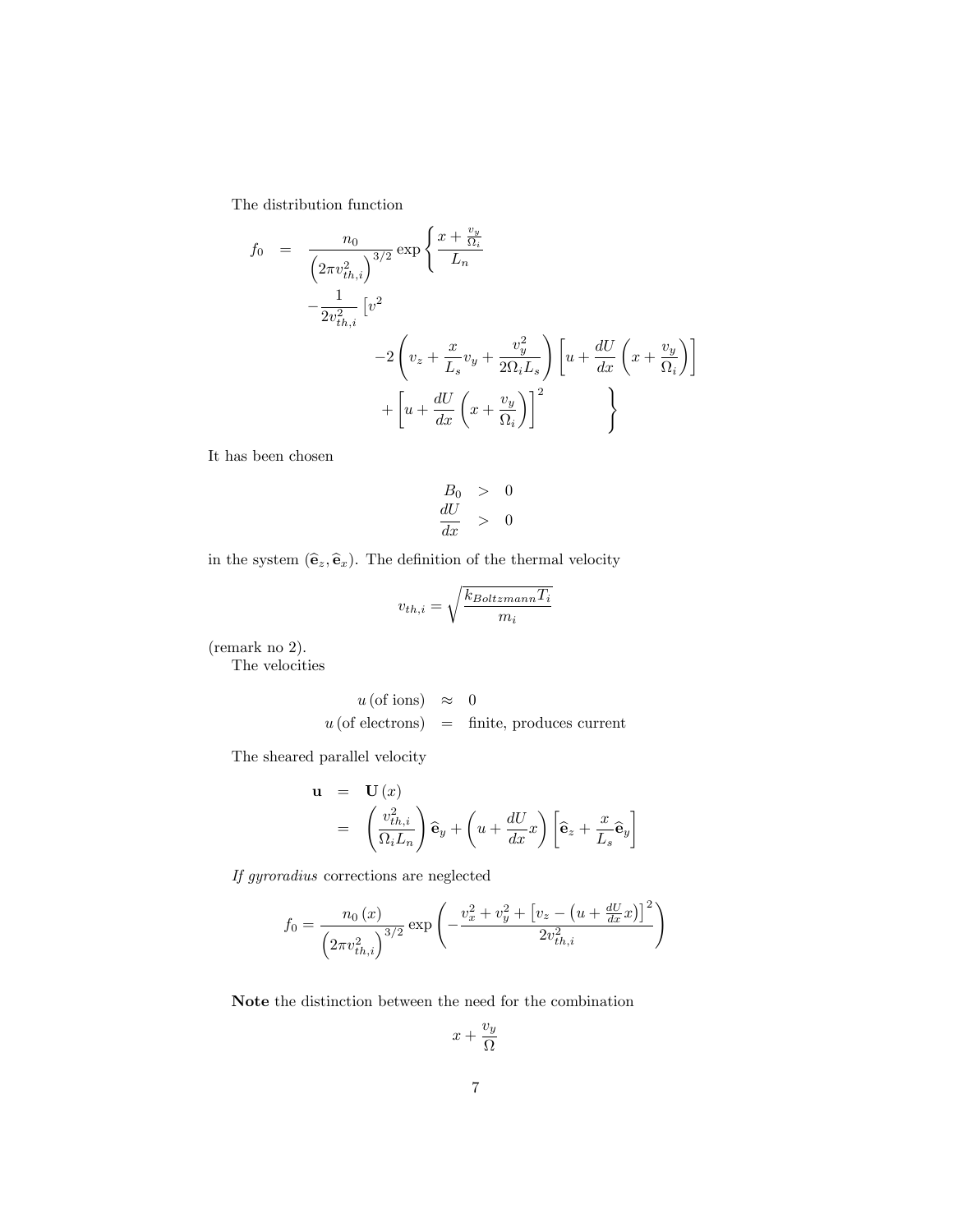and the first correction to the distribution function

$$
f = f_M - \frac{I v_{\parallel}}{\Omega} \frac{\partial f_M}{\partial \psi} + g
$$

The first is due to the Larmor gyration. It will involve in the problem the Bessel expansion of argument

$$
\frac{k_{\perp}v_{\perp}}{\Omega}
$$

and will modify the dispersion relations such that to depend on the gyration radius.

The second is a manifestation of the neoclassical correction that involves an equivalent *poloidal Larmor radius,*  $\rho_{\theta}$  which comes from the drift of the particles. End.

This work is actually for instabilities (see instabilities). However the solution is interesting here too

$$
f(\mathbf{r}, \mathbf{v}, t) = \frac{e}{m_i} \int_{-\infty}^{0} d\tau \; \mathbf{\nabla}' \Phi(\mathbf{r}', t' = \tau + t) \cdot \mathbf{\nabla}_{\mathbf{v}'} f_0(x', \mathbf{v}')
$$

After applying the operator of derivation to the velocity  $(\nabla_{\mathbf{v}'} )$  one obtains from the Maxwellian a factor  $\mathbf{v}'$ . This gives

$$
\mathbf{v}' \cdot \nabla' \Phi(\mathbf{r}', \tau + t)
$$

$$
= \frac{d\Phi}{dt} - \frac{\partial \Phi}{\partial \tau}
$$

=

The functions are expanded in

$$
\exp\left(iky-i\omega t\right)
$$

and it results

$$
f(x, k, \mathbf{v}, \omega) = \frac{e}{k_B T} f_0 \{ \phi(x, k, \omega) + i \left[ \omega - \omega_D - k_{\parallel} (u + U'x) \right. - \frac{k}{\Omega} U'(v_z - u - U'x) \times I(x, k, \omega)
$$

Remember that  $k$  is poloidal.

The first line is the adiabatic response

$$
\frac{e\Phi}{k_BT}
$$

The second line is the basic resonance

$$
\omega - k_{\parallel} v_{\parallel}
$$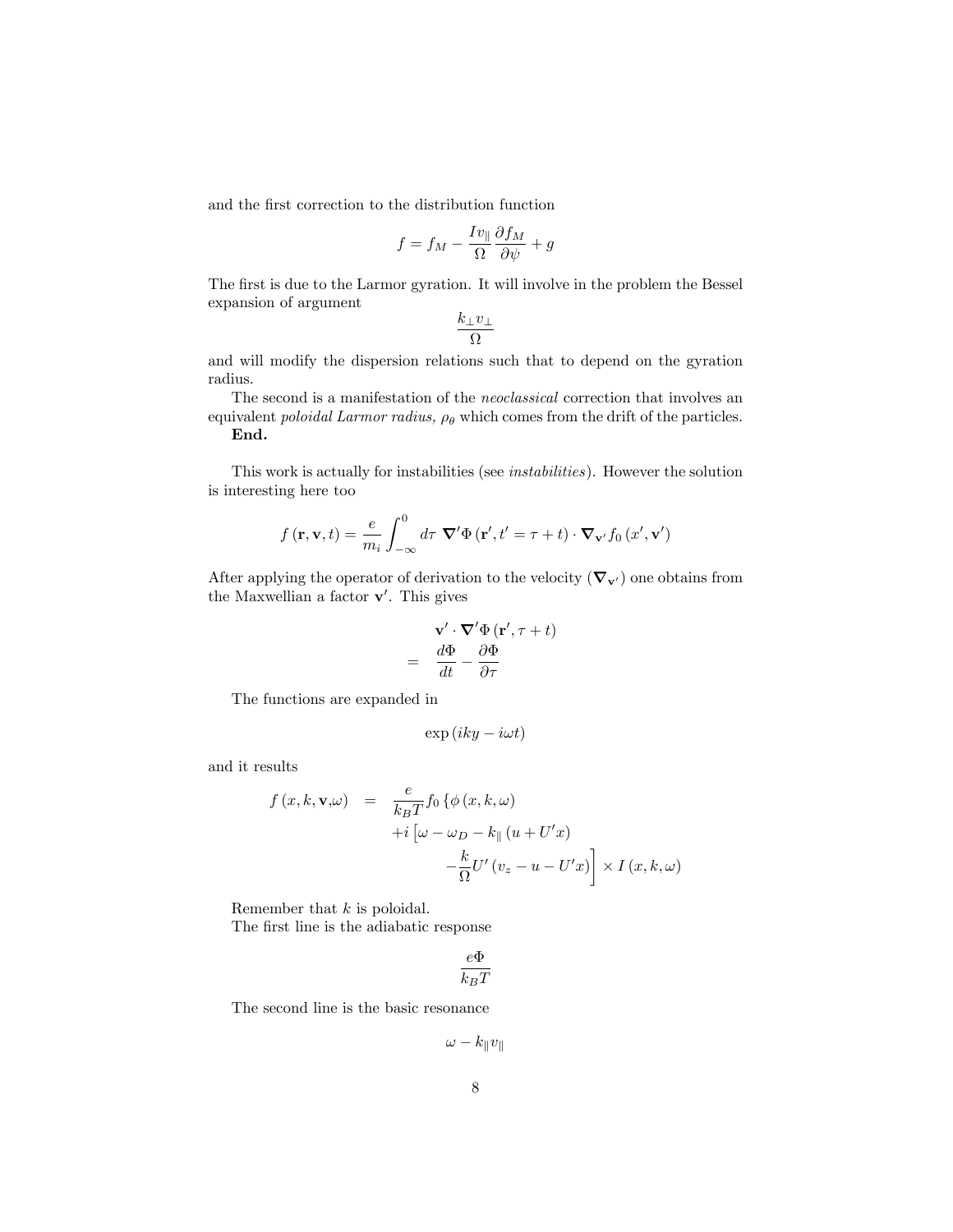of the mode. Here  $v_{\parallel}$  is taken the *fluid* flow velocity.

The third line is the change that a flow produces in the wave resonance:

$$
\frac{k_y}{\Omega} \sim \frac{1}{\text{velocity}}
$$
  

$$
U' \frac{k_y}{\Omega} v_z \sim \text{frequency}
$$

The function

$$
I(x, k_y, \omega)
$$
  
=  $\int_{-\infty}^{0} d\tau \Phi(x', k_y, \omega) \exp[-i\omega\tau + ik_y (y'-y)]$ 

is the integral over the history along the trajectory  $(x(\tau), y(\tau), z(\tau))$ .

The "history" is

$$
x' - x = \frac{v_{\perp}}{\Omega} [\sin (\Omega \tau - \zeta) + \sin \zeta]
$$
  

$$
y' - y = \frac{v_{\perp}}{\Omega} [\cos (\Omega \tau - \zeta) - \cos \zeta] + \frac{x}{L_s} v_z \tau
$$

$$
\begin{array}{rcl} v_x & = & v_\perp \cos \zeta \\ v_y & = & v_\perp \sin \zeta \end{array}
$$

Now we have the "trajectory" of a generic particle and we must introduce it in the integrand of I.

The argument of  $\Phi$  is *shifted spatial* 

$$
x' = x + \frac{v_{\perp}}{\Omega} \left[ \sin \left( \Omega \tau - \zeta \right) + \sin \zeta \right]
$$

where

$$
\zeta\equiv\text{gyroangle}
$$

In order to make the integration over  $\tau$  we must *expand* formally the potential around the position x

$$
\Phi(x') = \Phi(x) + \delta \frac{\partial \Phi}{\partial x} + \frac{1}{2} \delta^2 \frac{\partial^2 \Phi}{\partial x^2}
$$
  

$$
\delta \equiv \frac{v_{\perp}}{\Omega} [\sin (\Omega \tau - \zeta) + \sin \zeta]
$$

Then we also replace  $y' - y$  in the exponent.

One uses the expansion in Bessel functions, with

$$
\exp[i\eta\cos\alpha] = \sum J_l(\eta) \, \exp\left[il\alpha + il\frac{\pi}{2}\right]
$$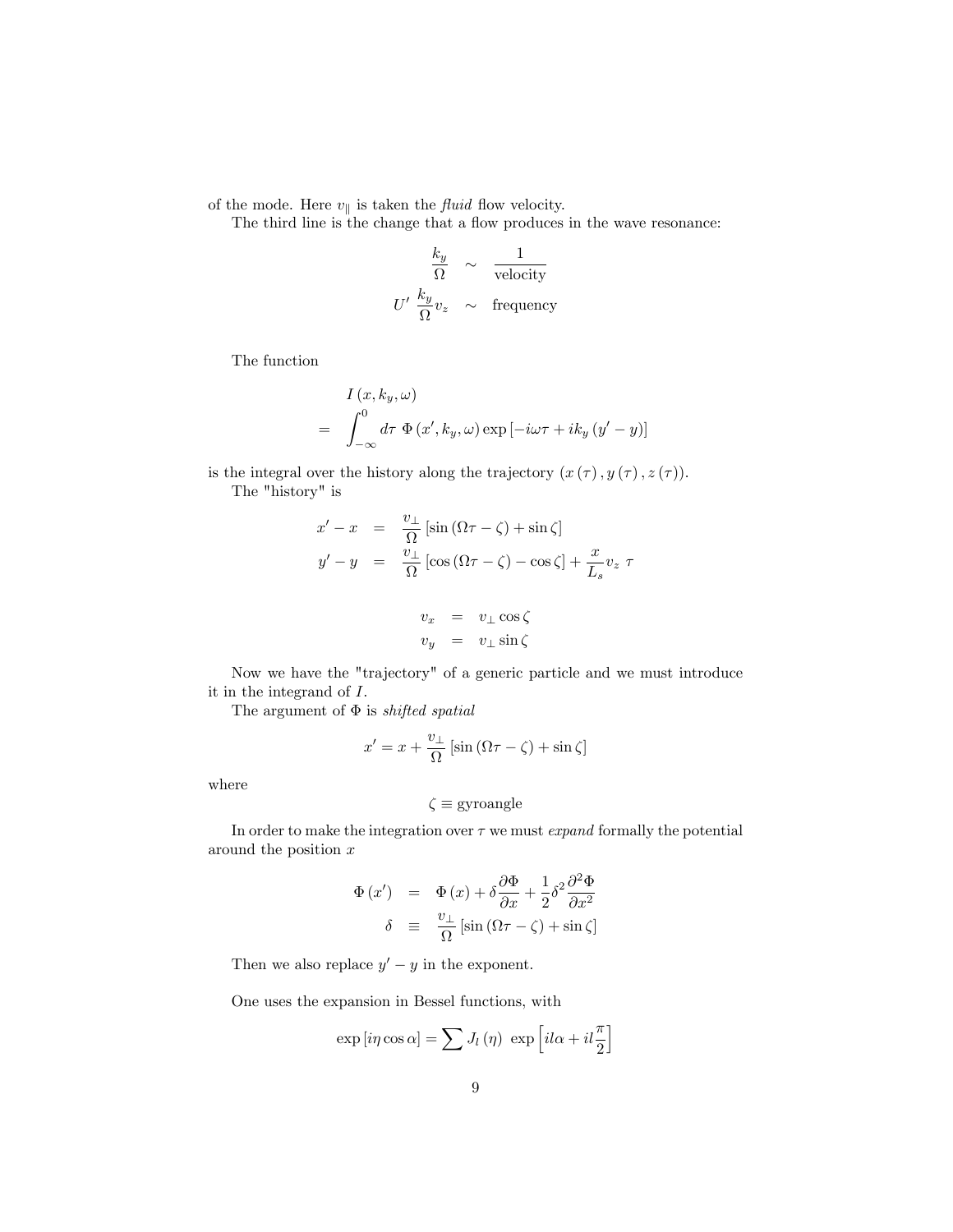Now it is possible to carry out the  $\tau$  integration (along the orbit)

$$
I = \sum_{p=-\infty}^{p=+\infty} (-i)^p J_p \left(\frac{k_y v_{\perp}}{\Omega}\right) \exp(i p \zeta)
$$
  
\n
$$
\times \sum_{l=-\infty}^{l=+\infty} i^l \frac{\exp(-il\zeta)}{-i(\omega - k_{\parallel} v_z - l\Omega)} \left\{ J_l \left(\frac{k_y v_{\perp}}{\Omega}\right) \times \left[\Phi + \left(\frac{v_{\perp}}{\Omega}\sin\zeta - \frac{l}{k_y}\right) \frac{\partial \Phi}{\partial x} + \frac{1}{2} \left(\frac{l^2}{k_y^2} - 2\frac{l}{k_y} \frac{v_{\perp} \sin\zeta}{\Omega} + \frac{v_{\perp}^2 \sin^2\zeta}{\Omega^2}\right) \frac{\partial^2 \Phi}{\partial x^2} \right\}
$$
  
\n
$$
- \frac{1}{2} \frac{v_{\perp}}{k_y^2} \left[\frac{\partial}{\partial v_{\perp}} J_l \left(\frac{k_y v_{\perp}}{\Omega}\right)\right] \frac{\partial^2 \Phi}{\partial x^2}
$$

This is the factor  $I(x, k_y, \omega)$ .

Now we must use the distribution function  $f(x, k_y, \mathbf{v}, \omega)$  to calculate the density in the mode.

$$
\int d^3v \ f = \int v_\perp dv_\perp \ dv_z \ d\zeta \ f
$$

The result

$$
e \int d^3 f = -eN(x) \frac{1}{k_B T} \left( \Phi + \left\{ \frac{\omega - k_{\parallel} (u + U'x) - \omega_D}{\omega - k_{\parallel} (u + U'x)} \eta Z(\eta) - \frac{k_y U'}{k_{\parallel} \Omega} [1 + \eta Z(\eta)] \right\} \times \left[ \left( 1 - \frac{k_y^2 v_{th}^2}{\Omega^2} \right) \Phi + \frac{v_{th}^2}{\Omega^2} \frac{\partial^2 \Phi}{\partial x^2} \right] \right)
$$

where

$$
\eta \equiv \frac{\omega - k_{\parallel} (u + U'x)}{|k_{\parallel}| v_{th}}
$$

$$
Z(\eta) = \frac{1}{\sqrt{2\pi}} \int_{-\infty}^{\infty} dz \frac{\exp\left(-\frac{1}{2}z^2\right)}{z - \eta}
$$
  
for  $\text{Im}\,\eta > 0$ 

The Poisson equation

$$
\rho_i^2 \frac{\partial^2 \Phi}{\partial x^2} \n+ (1 - k_y^2 \rho_i^2) \n+ \frac{(\tau + 1) + \frac{\omega - \omega_* - k_{\parallel}(u + U'x)}{|k_{\parallel}|v_{th,e}} Z\left(\frac{\omega}{|k_{\parallel}|v_{th,e}}\right)}{\left(\tau + \frac{\omega_*}{\omega}\right) \sigma Z\left(\sigma\right) - \frac{\tau k_y U'}{k_{\parallel}\Omega_i} \left[1 + \sigma Z\left(\sigma\right)\right]} \quad \Phi \n= 0
$$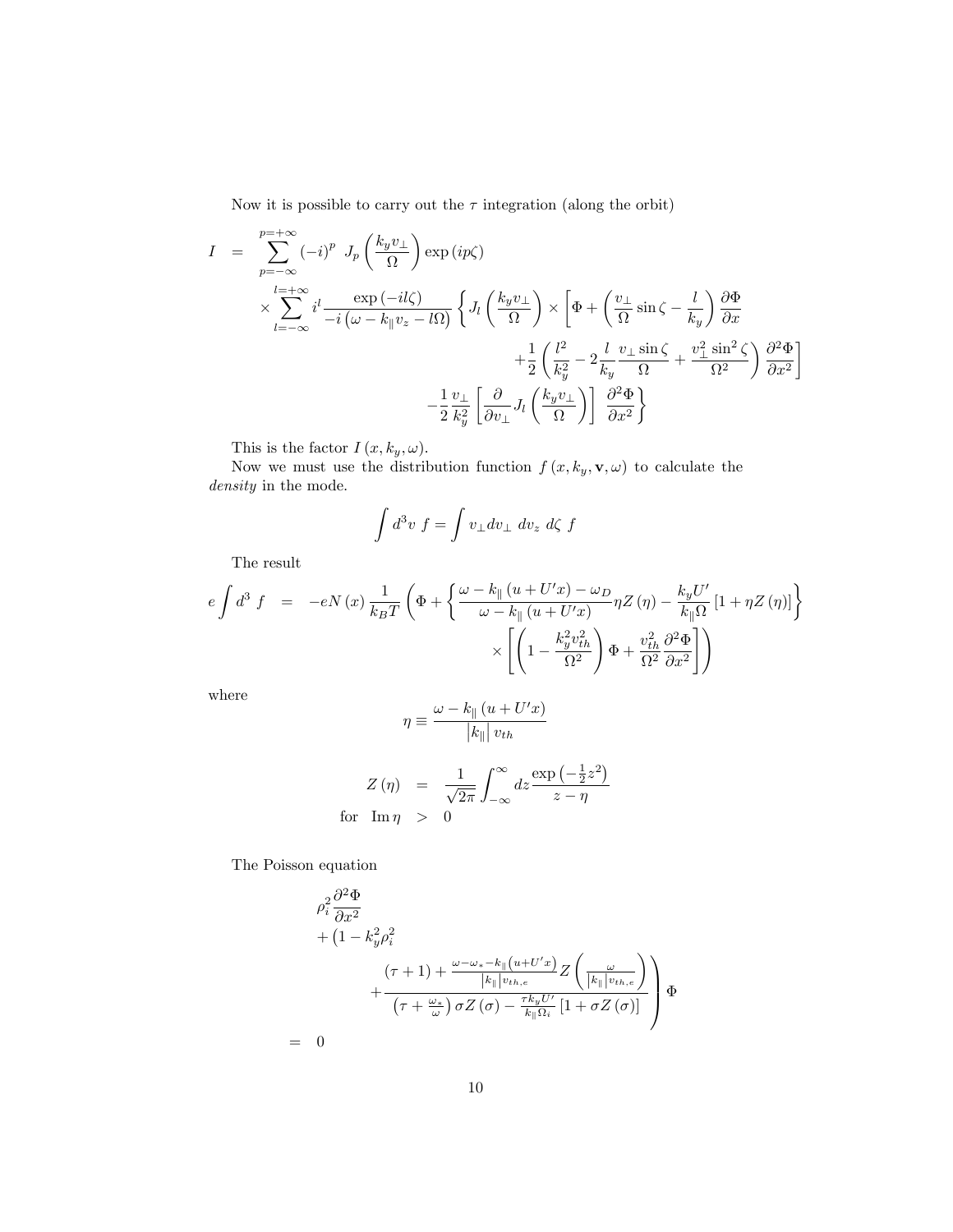The notation

$$
\sigma \equiv \frac{\omega}{|k_{\parallel}| v_{th,i}}
$$

$$
\tau \equiv \frac{T_e}{T_i}
$$

$$
\omega_* = -k_y \frac{v_{th,e}^2}{\Omega_e} \frac{1}{L_n}
$$

The analysis of stability (solution of the Poisson equation) leads to the condition

$$
\frac{dU}{dx}\left|L_n\right| \frac{1}{\sqrt{1+\tau}v_{th,i}} > 1
$$

for the excitation of the Kelvin Helmholtz instability ( $\tau \equiv T_e/T_i$ ).

Stabilization by the magnetic shear (as is the case for drift waves) requires

$$
L_s < 3\frac{\sqrt{1+\tau}}{\tau}\left|L_n\right|
$$

If this magnetic shear cannot be realized then the suppression of the KH instability requires strong density gradient, *i.e.* very small  $|L_n|$  such that

$$
\frac{dU}{dx}\left|L_n\right| \frac{1}{\sqrt{1+\tau}v_{th,i}} < 1
$$

At this moment the KH instability is converted into a drift instability with very small growth rate.

This is the physical basis for the instability induced by the toroidal flow with sheared velocity.

The instability turns into a turbulent field when the amplitude is sufficiently high that the nonlinear coupling becomes significant.

It is this turbulence (associated and sustained by sheared toroidal flow) that produces a Reynolds stress which can transfer momentum to poloidal áow and so contribute to the transport barrier of the H mode.

One particular conclusion will be useful below.

The KH instability is suppressed if the gradient of the density becomes very steep (*i.e.* the length  $L_n$  becomes very small). This happens when the transport barrier (sheared poloidal rotation) is very efficient.

# 4 Poloidal/toroidal coupling through the Reynolds stress

Toroidal and poloidal rotation of the tokamak plasma are observed in all regimes. In Su Yushmanov Dong Horton it is recalled the relative magnitudes. The ratio of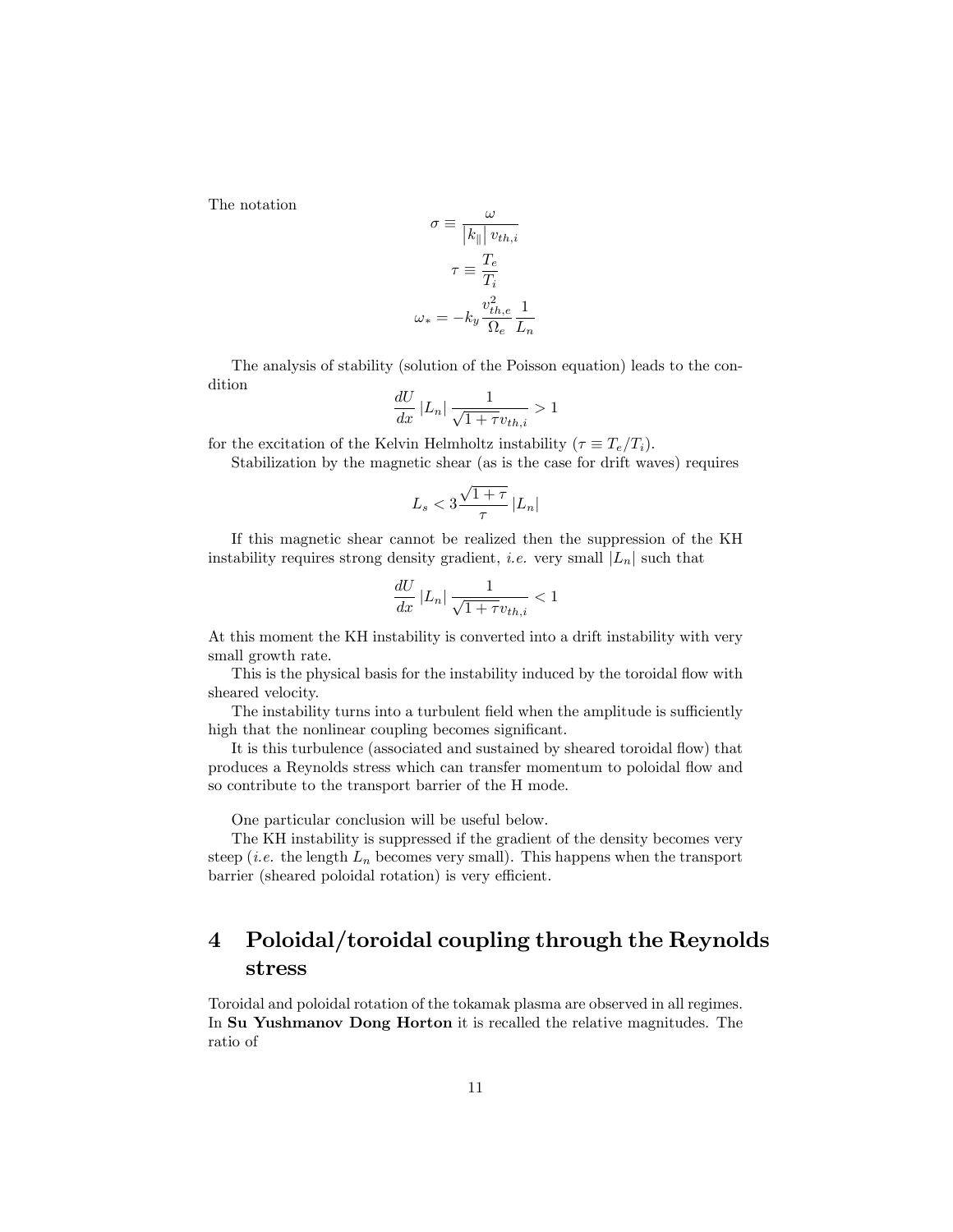1. the mean poloidal velocity

$$
u_{\perp} = 0.44 \ v_{dia,e}
$$

and

2. the mean toroidal velocity

$$
u_{\parallel}=3.5~v_{dia,e}
$$

is about  $1/9$ .

We will use expressions for the Reynolds stress derived from the turbulence induced by instbilities of sheared toroidal flow. [Su Yushmanov Dong Horton PoP 1 (1994) 1905].

The two components of the plasma rotation are defined such as to be function of the magnetic surface label,  $\psi$ . They are obtained first by projection on parallel  $\hat{\mathbf{n}} = \mathbf{B}/B$  and on *perpendicular* direction  $\hat{\mathbf{e}}_r \times \hat{\mathbf{n}}$ , where the latter versors are obtained from  $\nabla \psi / (2\pi R B_p)$  and from  $\mathbf{B}/B$ ,

$$
u_{\parallel} = \frac{\langle \mathbf{B} \cdot \mathbf{v} \rangle}{B_0}
$$

$$
u_{\perp} = \frac{B_0}{2\pi R_0 B_\theta} \left\langle \left( \frac{\nabla \psi \times \mathbf{B}}{B^2} \right) \cdot \mathbf{v} \right\rangle
$$

$$
\mathbf{B} = R_0 B_\varphi \nabla \varphi + \frac{1}{2\pi} \left( \nabla \varphi \times \nabla \psi \right)
$$

where

$$
\mathbf{B} = R_0 B_{\varphi} \nabla \varphi + \frac{1}{2\pi} (\nabla \varphi \times \nabla \psi)
$$

$$
B_0 = \langle B^2 \rangle^{1/2} = \langle B_\theta^2 + B_T^2 \rangle^{1/2}
$$

The average on the magnetic surface is

$$
\langle A\rangle = \frac{\int A \frac{d\theta}{\mathbf{B}\cdot\boldsymbol{\nabla}\theta}}{\int \frac{d\theta}{\mathbf{B}\cdot\boldsymbol{\nabla}\theta}}
$$

The mean flow velocity is

$$
\mathbf{v} = \frac{\mathbf{B}}{B_0} \left( u_{\parallel} - \frac{B_T}{B_{\theta}} u_{\perp} \right) + u_{\perp} \frac{B_0}{R_0 B_{\theta}} R^2 \nabla \varphi
$$

The first term is the incompressible plasma flow along the magnetic field lines.

The second term is the rigid body rotation of the plasma in the magnetic surface. This term does not contribute to the plasma viscosity. The plasma viscosity force is function of only the combination

$$
u_\parallel - \frac{B_T}{B_\theta} u_\perp
$$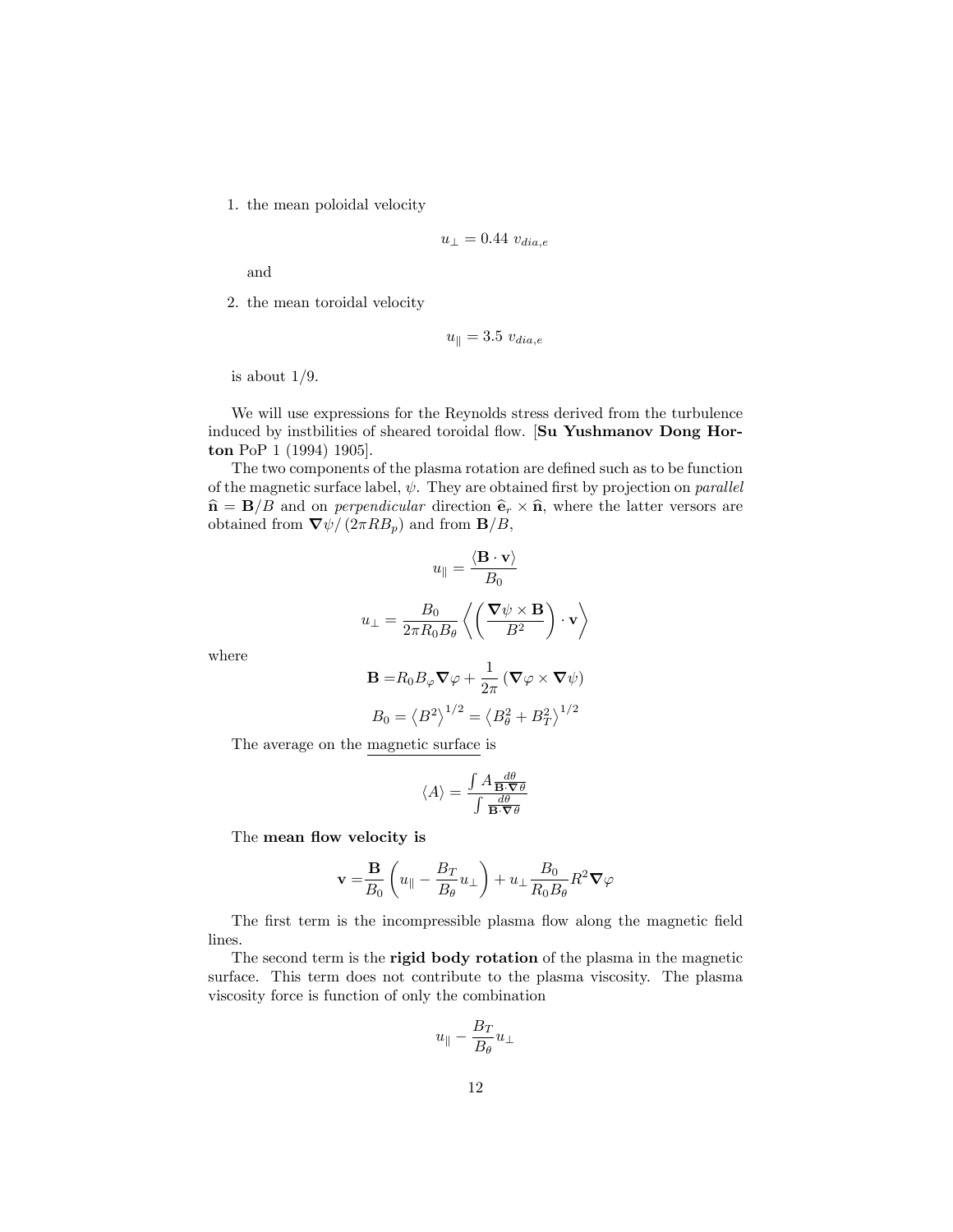The connection between the perpendicular plasma velocity  $\mathbf{u}_{\perp}$  and the radial electric field is given by

$$
u_{\perp} = -\left(\frac{2\pi B_0}{R_0 B_{\theta}}\right) \left\langle \frac{R^2 B_{\theta}^2}{B^2} \right\rangle \left(\frac{d\Phi}{d\psi} + \frac{1}{en} \frac{dP}{d\psi}\right)
$$

The velocity is defined such that positive  $E_r$  gives positive  $u_{\perp}$  which is the rotation in the ion diamagnetic direction.

The factor  $2\pi RB_{\theta}$  comes from  $\nabla \psi$  which is introduced to make possible the derivatives of  $\Phi$  and p to  $\psi$  instead of r.

From momentum balance

$$
nm\left(1+2\hat{q}^{2}\right)\frac{\partial u_{\perp}}{\partial t} = -F_{\perp}^{R} - F_{\perp}^{R} - F^{neo} - F_{\perp}^{a}
$$

$$
nm\frac{\partial u_{\parallel}}{\partial t} = \frac{B_{\theta}}{B_{T}}F^{neo} - F_{\parallel}^{R} - F_{\parallel}^{a}
$$

where the forces with superscript  $R$  are due to the Reynolds stress in a turbulence.

The toroidal geometry is represented in the value of the quantity  $\hat{q}$ 

$$
2\hat{q}^2 = \left(\frac{B_T}{B_\theta}\right)^2 \left(1 - \frac{1}{\langle R^2 \rangle \langle R^{-2} \rangle}\right)
$$

For large aspect ration,  $\varepsilon \ll 1$ ,

$$
2\hat{q}^2 \approx 2q^2
$$

The velocity is taken as a sum of the mean velocity and a fluctuating velocity,  $\widetilde{\mathbf{v}}$  which will give the Reynolds stress.

In the expression of the mean velocity flow there are two terms. The first

$$
\frac{\mathbf{B}}{B_0}\left(u_{\parallel}-\frac{B_T}{B_{pol}}u_{\perp}\right)
$$

represents the *incompressible* plasma flow along the magnetic field lines.

The second

$$
u_\perp\frac{B_0}{R_0B_{pol}}R^2\bm{\nabla}\varphi
$$

is a *rigid body rotation* within the magnetic surface. It has a direction  $\hat{\mathbf{e}}_{\varphi}$  which is toroidal. This picture is also mentioned by Hassam Kulsrud who say that the motion of plasma consists of

- 1. the free motion along the magnetic flux tube
- 2. the motion of the flux tubes themselves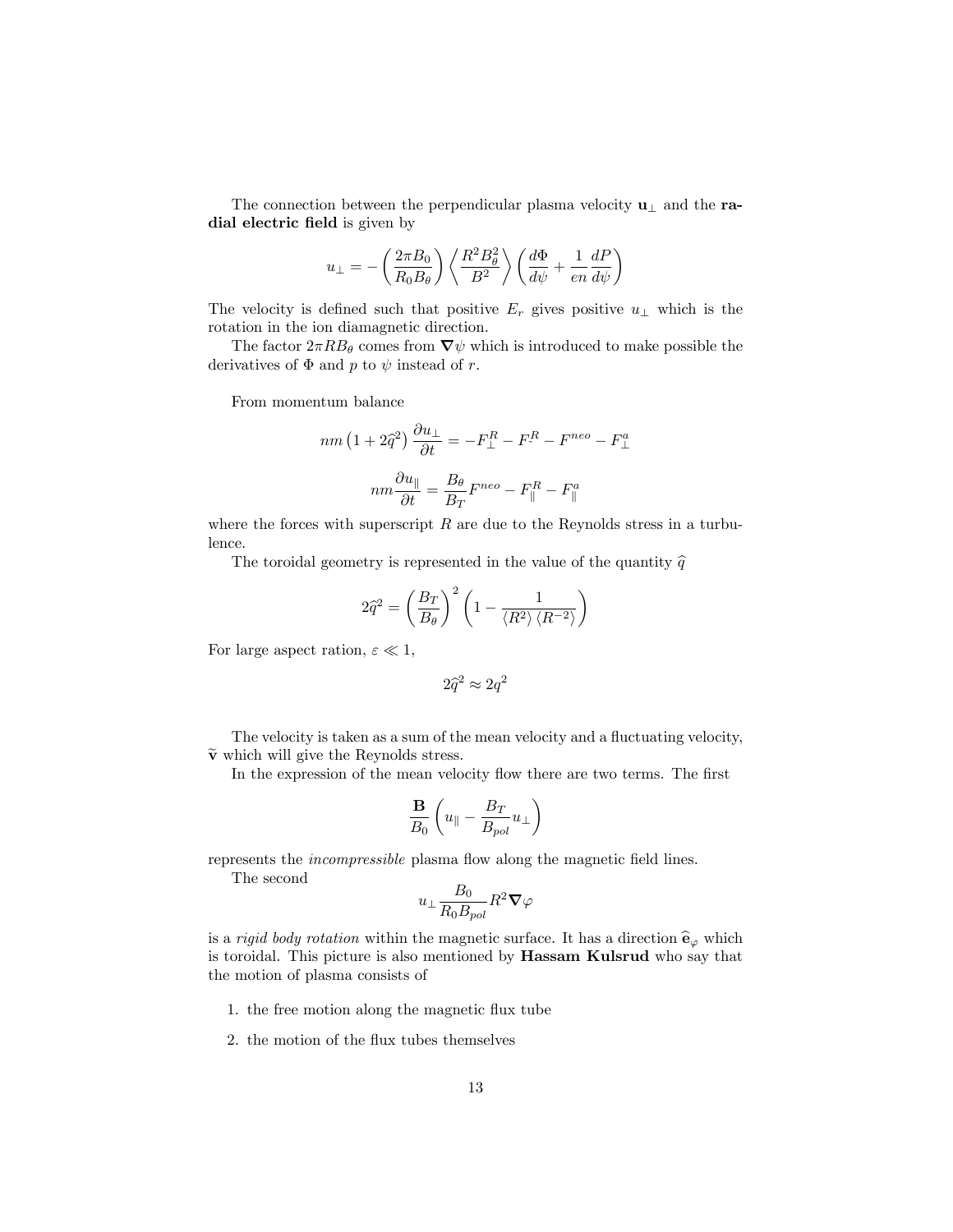The second part of the velocity (the rigid body rotation) does not participate to the viscosity which finally will damp the poloidal rotation.

the viscosity will only depend on the combination exhibited in the first term

$$
u_{\parallel} - \frac{B_T}{B_{pol}} u_{\perp}
$$

The Reynolds stress produces terms that are marked by the upper<br>script  $\cal R$ 

$$
F_{\parallel}^{R} = \left\langle nm \frac{\mathbf{B}}{B_0} \cdot \left[ (\tilde{\mathbf{v}} \cdot \nabla) \tilde{\mathbf{v}} \right] \right\rangle
$$

$$
F_{\perp}^{R} = \left\langle nm \frac{B_0 (\nabla \psi \times \mathbf{B})}{2\pi R_0 B_{pol} B^2} \cdot \left[ (\tilde{\mathbf{v}} \cdot \nabla) \tilde{\mathbf{v}} \right] \right\rangle
$$

$$
F_{\sim}^{R} = \left\langle nm \frac{B_T}{B_{pol}} \left( \frac{B_0^2}{B^2} - 1 \right) \frac{\mathbf{B}}{B_0} \cdot \left[ (\tilde{\mathbf{v}} \cdot \nabla) \tilde{\mathbf{v}} \right] \right\rangle
$$

The term of neoclassical damping effect on poloidal rotation is

$$
F^{neo} = -\frac{B_T}{B_0 B_\theta} \left\langle B^2 \left( \mathbf{B} \cdot \mathbf{\nabla} \right) \frac{P_{\parallel} - P_{\perp}}{2B^2} \right\rangle
$$

is the viscosity of the plasma when it is pushed along nonuniform magnetic field  $(magnetic pumping effect).$ 

The additional forces are related to the ripple or to the atomic processes. The two components are

$$
F_{\perp}^{a} = \left\langle \left[ \frac{B_{0}}{2\pi R_{0}B_{\theta}} \frac{\nabla \psi \times \mathbf{B}}{B^{2}} + \frac{B_{T}}{B_{\theta}} \left( \frac{B_{0}^{2}}{B^{2}} - 1 \right) \frac{\mathbf{B}}{B_{0}} \right] \cdot \mathbf{F}^{a} \right\rangle
$$

$$
F_{\parallel}^{a} = \left\langle \frac{\mathbf{B}}{B_{0}} \cdot \mathbf{F}^{a} \right\rangle
$$

The neoclassical viscosity is

$$
F^{neo} = -3\mu^{neo} \frac{B_T}{B_0^2} \left\langle \left(\frac{(\mathbf{B} \cdot \nabla) B}{B}\right)^2 \right\rangle \left(u_{\parallel} - \frac{B_T}{B_{\theta}} u_{\perp} - k_{\nu_*} \frac{1}{e B_{\theta}} \frac{dT_i}{dr}\right)
$$

where the neoclassical viscosity coefficient is (for velocities which are much less then the sound velocity)

$$
\mu^{neo} \approx R_0 q \frac{nm v_{th} \nu_*}{1+\nu_*} \frac{1}{1+\varepsilon^{3/2} \nu_*}
$$
  

$$
\nu_* = \nu \varepsilon^{3/2} \frac{qR}{v_{th}}
$$

and  $\nu$  is the ion collision frequency.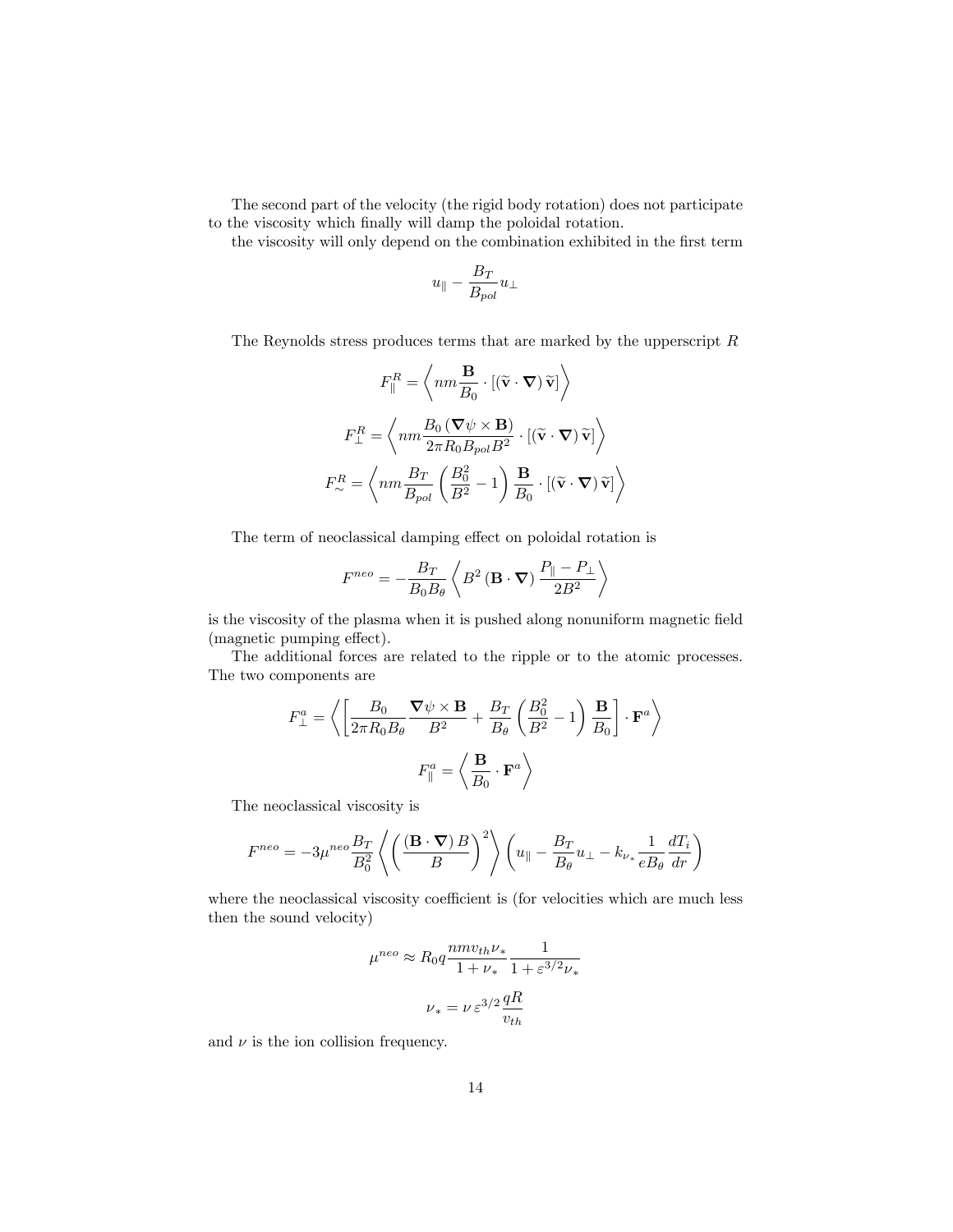The coefficient  $k_{\nu_\ast}$  describes the relative effect of the **parallel heat flux** on the longitudinal viscosity (Hazeline)

$$
k_{\nu_*} = 1.17
$$
 for  $\nu_* \ll 1$   
\n $k_{\nu_*} = -0.5$  for  $1 \ll \nu_* \ll \varepsilon^{-3/2}$   
\n $k_{\nu_*} = -2.1$  for  $\nu_* \gg \varepsilon^{-3/2}$ 

We **NOTE** that the first part of the velocity paranthesis

$$
u_{\parallel}-\frac{B_T}{B_\theta}u_{\perp}
$$

can be written

$$
-\frac{B_T}{B_p}\left(u_\perp - \frac{B_p}{B_T}u_\parallel\right)
$$

and we see that the last term  $B_p u_{\parallel}/B_T$  is the projection of the parallel velocity on the *poloidal direction*. Then the paranthesis is a strange difference

$$
u_\perp-u_\theta^\parallel
$$

### END

the velocity that is involved in the standard viscosity is the combination

$$
u_\parallel - \frac{B_T}{B_\theta} u_\perp
$$

The parallel velocity is

$$
\mathbf{v}_{\parallel} = \frac{\mathbf{B}}{B_0} \left( u_{\parallel} - \frac{B_T}{B_{\theta}} u_{\perp} \right)
$$

and the rigid body rotation of the magnetic surface is

$$
u_\perp \frac{B_0}{R_0 B_P} R^2 \boldsymbol{\nabla} \varphi
$$

### The equilibrium value of the poloidal rotation

$$
u_{\theta} = -u^{neo}
$$
  
=  $-k_{\nu_{*}} \frac{1}{eB_{T}} \frac{dT_{i}}{dr} \left(\frac{L_{n}}{\rho_{s} c_{s}}\right)$ 

The equilibrium poloidal velocity is determined by the ion temperature gradient and it is

\n in diamagnetic direction for 
$$
\nu_* > 1
$$
,  $k_{\nu_*} < 0$ ,   
\n electron diamagnetic direction for  $\nu_* < 1$ ,  $k_{\nu_*} > 0$ \n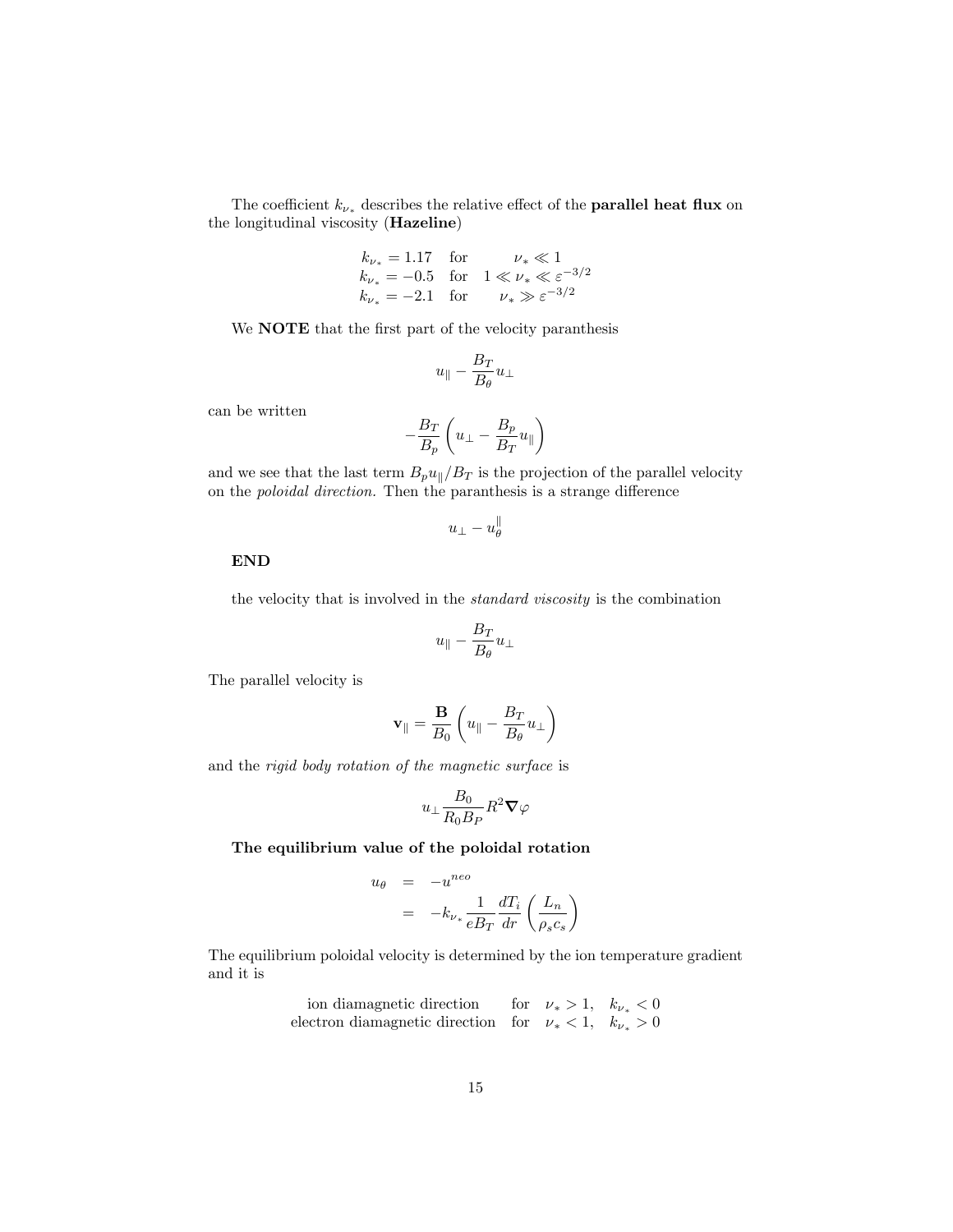There are forces due to the nonambipolar processes (like: charge exchange, ion-direct-loss, neutral beams). They are represented in a simplified form:

$$
F_{\perp}^{a} = nm\nu_{\perp}^{a} (u_{\perp} - u_{\perp}^{a})
$$

$$
F_{\parallel}^{a} = nm\nu_{\parallel}^{a} (u_{\parallel} - u_{\parallel}^{a})
$$

The resulting equations governing the plasma perpendicular and parallel motions are

$$
(1+2q^2)\frac{\partial u_{\perp}}{\partial t} = -\nu^{nc} (u_{\perp} - \Theta u_{\parallel} + u^{nc}) -
$$

$$
-\nu_{\perp}^a (u_{\perp} - u_{\perp}^a) -
$$

$$
-\frac{\partial}{\partial x} \langle \tilde{v}_x \tilde{v}_{\perp} \rangle -
$$

$$
-2q \left\langle \cos \theta \frac{\partial}{\partial x} (\tilde{v}_x \tilde{v}_{\parallel}) \right\rangle
$$

$$
\frac{\partial u_{\parallel}}{\partial t} = -\nu^{nc} \Theta \left( -u_{\perp} + \Theta u_{\parallel} - u^{nc} \right) -
$$

$$
-\nu_{\parallel}^{a} \left( u_{\parallel} - u_{\parallel}^{a} \right) -
$$

$$
-\frac{\partial}{\partial x} \left\langle \tilde{v}_{x} \tilde{v}_{\parallel} \right\rangle
$$

where

$$
\Theta = \frac{r}{qR} = \frac{B_{\theta}}{B_{\varphi}} \ll 1
$$

$$
u^{nc} = k_{\nu_{*}} \frac{1}{eB_{\varphi}} \frac{dT_{i}}{dr} \left(\frac{L_{n}}{\rho_{s} c_{s}}\right)
$$

is the equilibrium velocity of the poloidal velocity, (Hazeltine) which is

$$
u_{\theta} = u_{\perp} - \Theta u_{\parallel}
$$

The toroidal velocity is

$$
u_\varphi=u_\parallel+\Theta u_\perp
$$

Citing Su, Yushmanov,

$$
\begin{array}{rcl} \nu^{nc} & = & \displaystyle{\frac{3\mu^{nc}}{nm}\frac{B_T^2}{B_\theta^2}\frac{1}{B_0^2}\left\langle\left(\frac{(\mathbf{B}\cdot\boldsymbol{\nabla})\,B}{B}\right)^2\right\rangle}\\[10pt] & \approx & \displaystyle{\frac{3}{2}\frac{B_T^2}{B_\theta^2}\frac{\sqrt{\varepsilon}}{1+\nu_*}\left(\frac{\nu L_n}{c_s}\right)} \end{array}
$$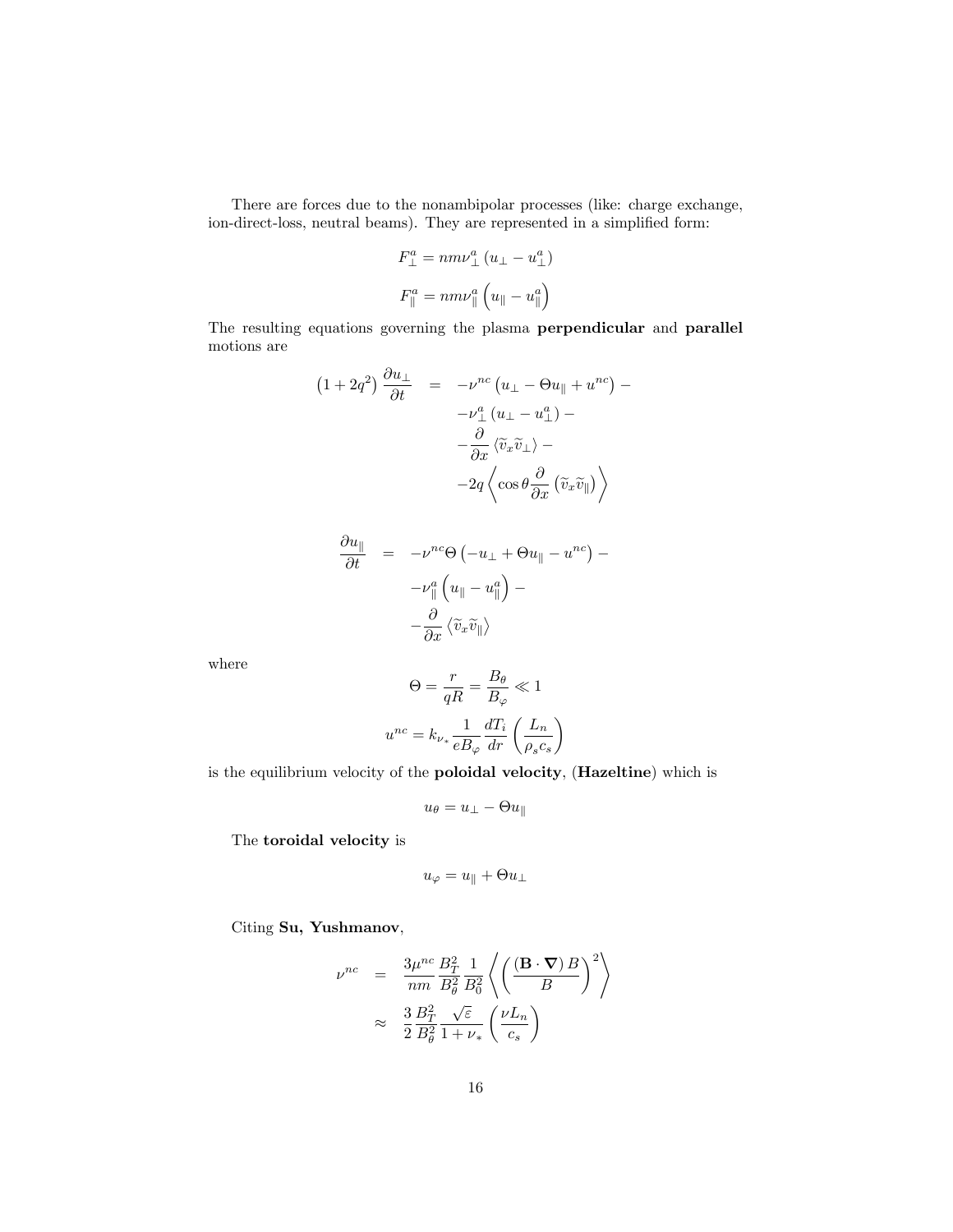$$
S_0 = \frac{B_{\theta}}{B_T}
$$

$$
u^{nc} = k_{\nu_*} \frac{c}{e B_T} \frac{dT_i}{dr} \left(\frac{L_n}{\rho_s c_s}\right)
$$

### (Hazeltine)

The differential operator

$$
\nabla_{\parallel} = \frac{\partial}{\partial z} + \frac{L_n}{\rho_s} S_0 \frac{\partial}{\partial y}
$$

it takes into account the magnetic shear (the deviation of the direction of the magnetic field line relative to  $z$ ).

$$
\nabla_{\perp}^2 = \frac{\partial^2}{\partial x^2} + \frac{\partial^2}{\partial y^2}
$$

A useful approximation

$$
\frac{\partial}{\partial \psi} = \frac{1}{2\pi R B_{\theta}} \frac{\partial}{\partial x}
$$

for  $\varepsilon \ll 1$ .

In usual situations there is damping of the poloidal velocity

$$
u_{\theta} = u_{\perp} - S_0 u_{\parallel}
$$

which is reduced to the neoclassical equilibrium (Hazeltine)

$$
u_{\theta}^{neo} = \left(\frac{L_n}{\rho_s c_s}\right) \times k_{\nu_*} \frac{1}{eB_T} \frac{dT}{dr}
$$

Therefore there are two opposite actions that compete to determine the poloidal flow.

the neoclassical sources of damping

$$
\nu^{neo} \ ,\ \nu_{\perp}^{a} \ ,\quad \nu_{\parallel}^{a}
$$

and

 $\bullet\,$  the turbulent Reynolds stress

$$
\pi_{x\perp} = \langle \widetilde{v}_x \widetilde{v}_\perp \rangle
$$

$$
\pi_{x\parallel} = \langle \widetilde{v}_x \widetilde{v}_\parallel \rangle
$$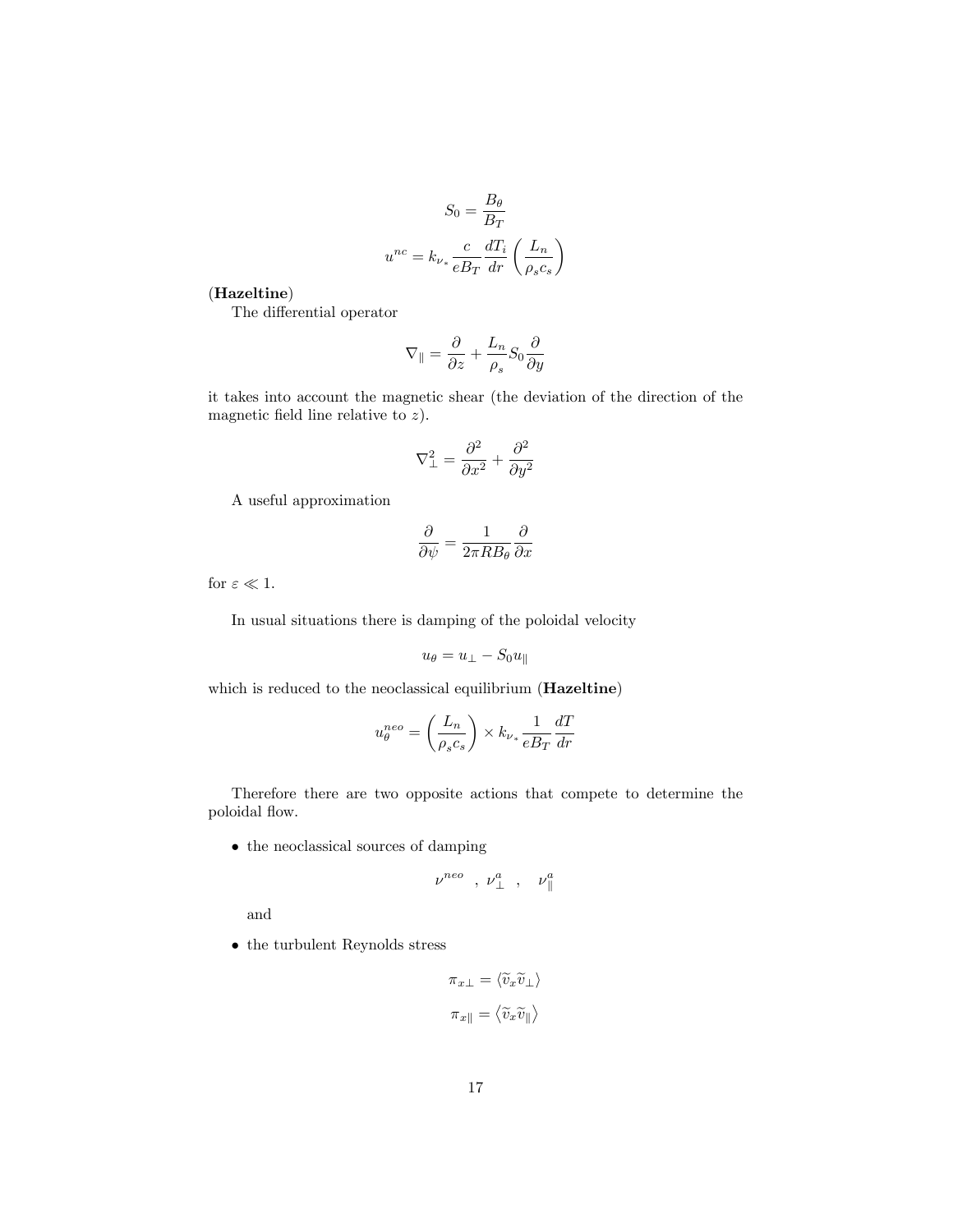We now have admitted the presence of equilibrium (non-turbulent) flows,  $u_{\perp}$  and  $u_{\parallel}$ .

On this ground we consider turbulent fluctuations

 $\widetilde{\phi} \quad \text{and} \quad \widetilde{v}_{\parallel}$ 

The equations for them will reflect teir dynamics sitting on the equilibrium evolutions of the basic flows AND the effect of the turbulence as transfer of momentum.

From the dynamical equations we derive equations for the fluctuations

$$
(1 - \nabla^2_{\perp}) \frac{\partial \widetilde{\phi}}{\partial t} + v_{dia} \frac{\partial \widetilde{\phi}}{\partial y}
$$
  
+ 
$$
\left[ \frac{\partial^2 u_{\perp}}{\partial x^2} + (u_{\perp} + S_0 u_{\parallel}) (1 - \nabla^2_{\perp}) \right] \frac{\partial \widetilde{\phi}}{\partial y}
$$
  
- 
$$
\left[ \left( -\nabla_{\perp} \widetilde{\phi} \times \widehat{\mathbf{e}}_z \right) \cdot \nabla_{\perp} \right] \nabla^2_{\perp} \widetilde{\phi}
$$
  
= 
$$
-\nabla_{\parallel} \widetilde{v}_{\parallel}
$$
  

$$
-\mu_{\perp} \nabla^4_{\perp} \widetilde{\phi}
$$
  

$$
\frac{\partial \widetilde{v}_{\parallel}}{\partial t} + (u_{\perp} + S_0 u_{\parallel}) \frac{\partial \widetilde{v}_{\parallel}}{\partial y} - \frac{\partial u_{\parallel}}{\partial x} \frac{\partial \widetilde{v}_{\parallel}}{\partial y}
$$
  
+ 
$$
\left[ \left( -\nabla_{\perp} \widetilde{\phi} \times \widehat{\mathbf{e}}_z \right) \cdot \nabla_{\perp} \right] \widetilde{v}_{\parallel}
$$
  
= 
$$
-\nabla_{\parallel} \widetilde{\phi}
$$
  
+ 
$$
\mu_{\perp} \nabla^2_{\perp} \widetilde{v}_{\parallel}
$$

The basic flows

 $u_{\perp}$  and  $u_{\parallel}$ 

are solutions of the previous system.

The normalizations

$$
(x', y') = (x, y) \frac{1}{\rho_s}
$$

$$
z' = z \frac{1}{L_n}
$$

$$
t' = t \frac{c_s}{L_n}
$$

$$
\phi' = \left(\frac{L_n}{\rho_s}\right) \frac{e\phi}{T_e}
$$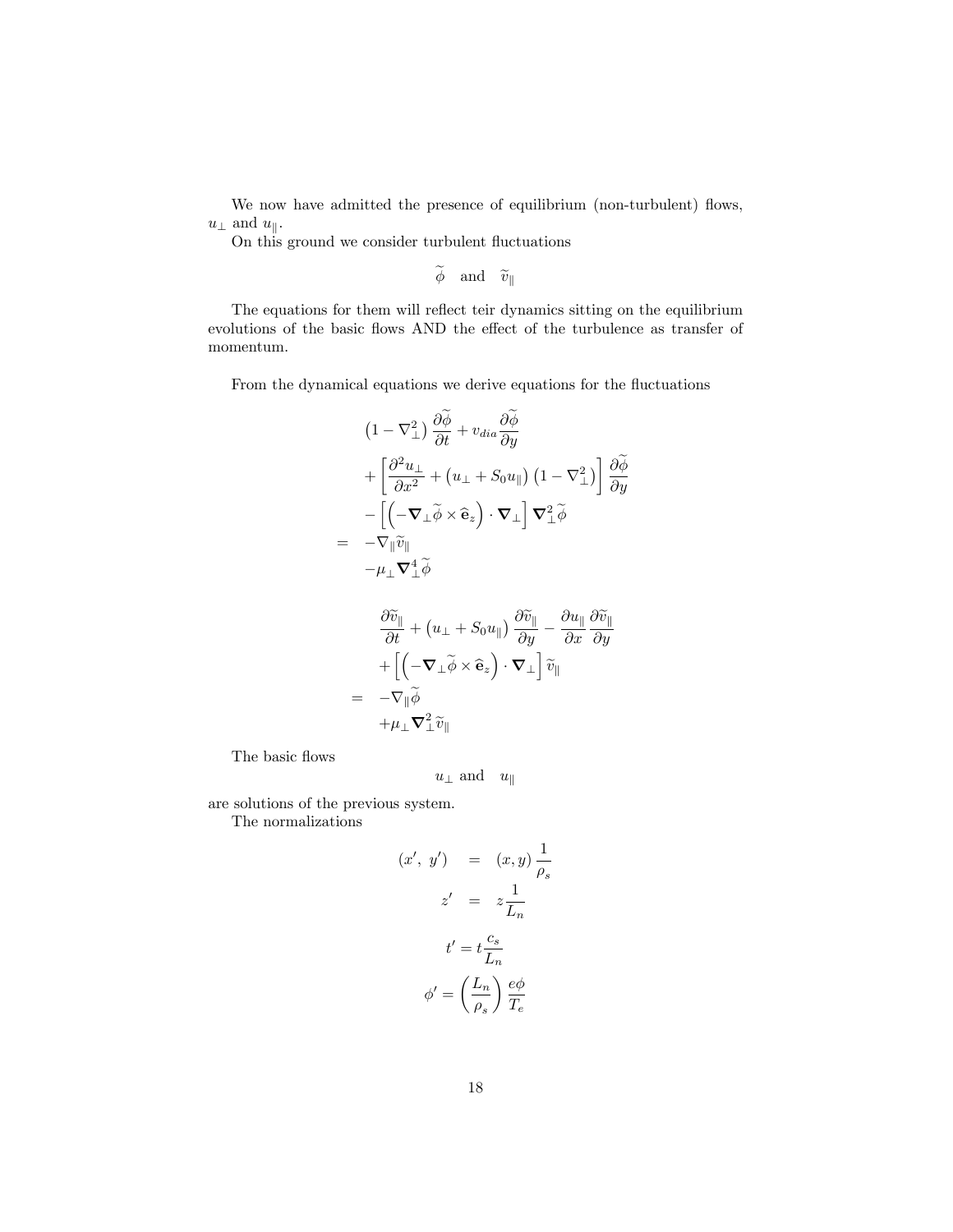$$
\begin{array}{rcl} \left(u_\perp,u_\parallel\right) \ \ \hbox{and} \ \ \left(\widetilde{v}_\parallel \ , \ \widetilde{\mathbf{v}}_\perp=\left(\dfrac{\rho_s c_s}{L_n}\right)\widehat{\mathbf{n}}\times\boldsymbol{\nabla}_\perp\widetilde{\boldsymbol{\phi}}\right) \\ \hbox{are normalized to} \\ v_{dia,e} &=&\dfrac{\rho_s c_s}{L_n} \end{array}
$$

The energy couplng through Reynolds stress involves the following integral quantities

$$
E_{bg,1} = \frac{1}{2} \int \frac{dV}{L_x L_y} (1 + 2q^2) u_{\perp}^2
$$

$$
E_{bg,2} = \frac{1}{2} \int \frac{dV}{L_x L_y} u_{\parallel}^2
$$

and the fluctuations

$$
E_{fl,1} = \frac{1}{2} \int \frac{dV}{L_x L_y} \left[ \tilde{\boldsymbol{\phi}}^2 + \left( \boldsymbol{\nabla}_{\perp} \tilde{\boldsymbol{\phi}} \right)^2 \right]
$$

$$
E_{fl,2} = \frac{1}{2} \int \frac{dV}{L_x L_y} \tilde{v}_{\parallel}^2
$$

the stress tensors

$$
\pi_{x\perp} = \langle \widetilde{v}_x \ \widetilde{v}_\perp \rangle = -\int \frac{dy}{L_y} \ \frac{\partial \phi}{\partial x} \ \frac{\partial \phi}{\partial y}
$$

$$
\pi_{x\parallel} = \langle \widetilde{v}_x \ \widetilde{v}_{\parallel} \rangle = -\int \frac{dy}{L_y} \ \frac{\partial \widetilde{\phi}}{\partial y} \widetilde{v}_{\parallel}
$$

This two sets of quations (one for large scale, "background" flows and one for turbulent fluctuations  $\phi$  and  $\tilde{v}_{\parallel}$ ) must be solved numerically.

We refer to this system for the case where there is input of toroidal momentum from the NBI. In the basic state (without the NBI) the shear of the toroidal rotation is not sufficient to generate turbulence to a level that can transfer momentum to poloidal rotation. With NBI the shear  $u'_{\parallel}$  is sufficient to destabilise KH mode and rise the turbulence to the level that allows Reynolds stress transfer to the poloidal rotation. The stress is

 $\pi_{x\perp}$ 

## 5 Evolution of the poloidal velocity

A system of equations for three quantities is written (Hassam IAEA) to derive the evolution of the poloidal velocity:

1. averaged density  $\langle n \rangle$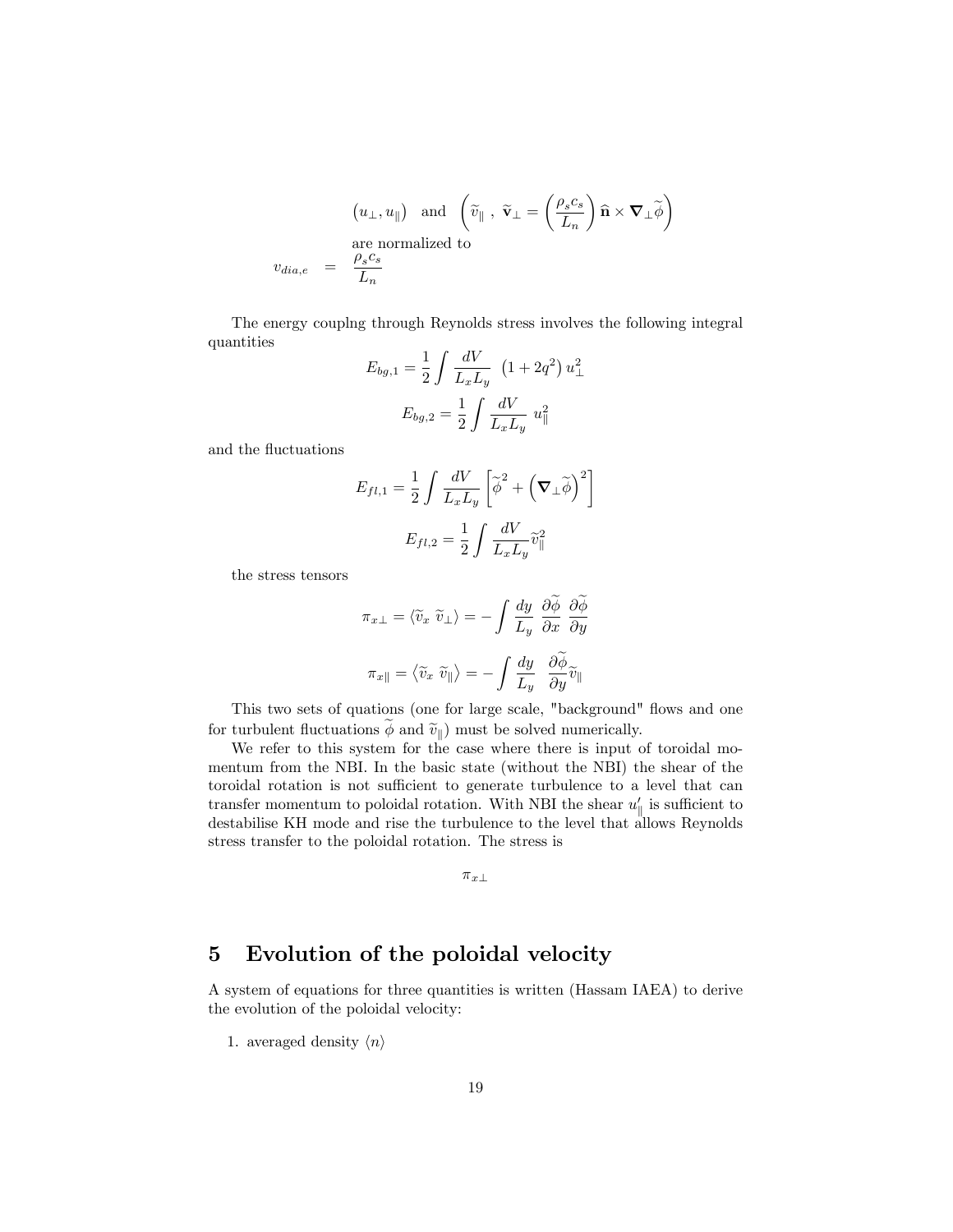2. the **toroidal angular momentum**  $\langle nRv_{\varphi} \rangle$  and

# 3. the **circulation**  $\langle v_{\parallel}B \rangle$

In the absence of sources the density and the toroidal angular momentum are conserved. The *circulation* is only convected. The following system is obtained, the first two eqs. representing the two conservation laws:

$$
\frac{\partial n}{\partial t} + \frac{1}{r} \frac{\partial}{\partial r} (r n \overline{v}_r) = 0
$$

$$
\frac{\partial}{\partial t} (nV_{\varphi}) + \frac{1}{r} \frac{\partial}{\partial r} [r n (V_{\varphi} \overline{v}_r - q V_{\theta} \widetilde{v}_r)] = 0
$$

$$
\frac{\partial}{\partial t} [V_{\varphi} + \Theta (1 + 2q^2) V_{\theta}] + \overline{v}_r \frac{\partial V_{\varphi}}{\partial r} - \widetilde{v}_r \frac{\partial}{\partial r} (q V_{\theta}) + \text{magnetic pumping} = 0
$$
here
$$
\langle n \rangle = n(r)
$$

wh

$$
nV_{\varphi}(r) \equiv \frac{1}{R_0} \langle nv_{\varphi}R \rangle
$$
  

$$
V_{\theta}(r) \equiv \frac{1}{R_0} \langle v_{\theta}R \rangle
$$

with the magnetic field

$$
\mathbf{B} \equiv [0, \Theta(r), 1] \frac{B_0(r) R_0}{R}
$$

$$
R = R_0 + r \cos \theta
$$

$$
\Theta(r) = \frac{r}{qR_0} = \frac{B_\theta}{B_T} \ll 1
$$

We note that the new "velocity" variables are defined such that they are only functions of  $\psi$  (or r). The *surface averaging* operation is

$$
\langle f \rangle \equiv \oint \frac{d\theta}{2\pi} \left( 1 + \varepsilon \cos \theta \right) f
$$

which should be compared with

$$
\langle f \rangle = \frac{\oint \frac{d\theta}{\mathbf{B} \cdot \nabla \theta} f}{\oint \frac{d\theta}{\mathbf{B} \cdot \nabla \theta}}
$$

$$
\frac{d\theta}{\mathbf{B} \cdot \nabla \theta} = \frac{1}{B} \frac{d\theta}{\nabla_{\parallel} \theta} = \frac{1}{B} qR d\theta = \frac{1}{B} \frac{rB_T}{RB_\theta} R d\theta
$$

The quantities  $\overline{v}_r$  and  $\widetilde{v}_r$  represent **radial diffusion velocities** arising from electron-ion momentum transfer. The force associated to this momentum transfer is

 $\mathbf{R}_{\perp}$  with the direction of  $\mathbf{B} \times \nabla n$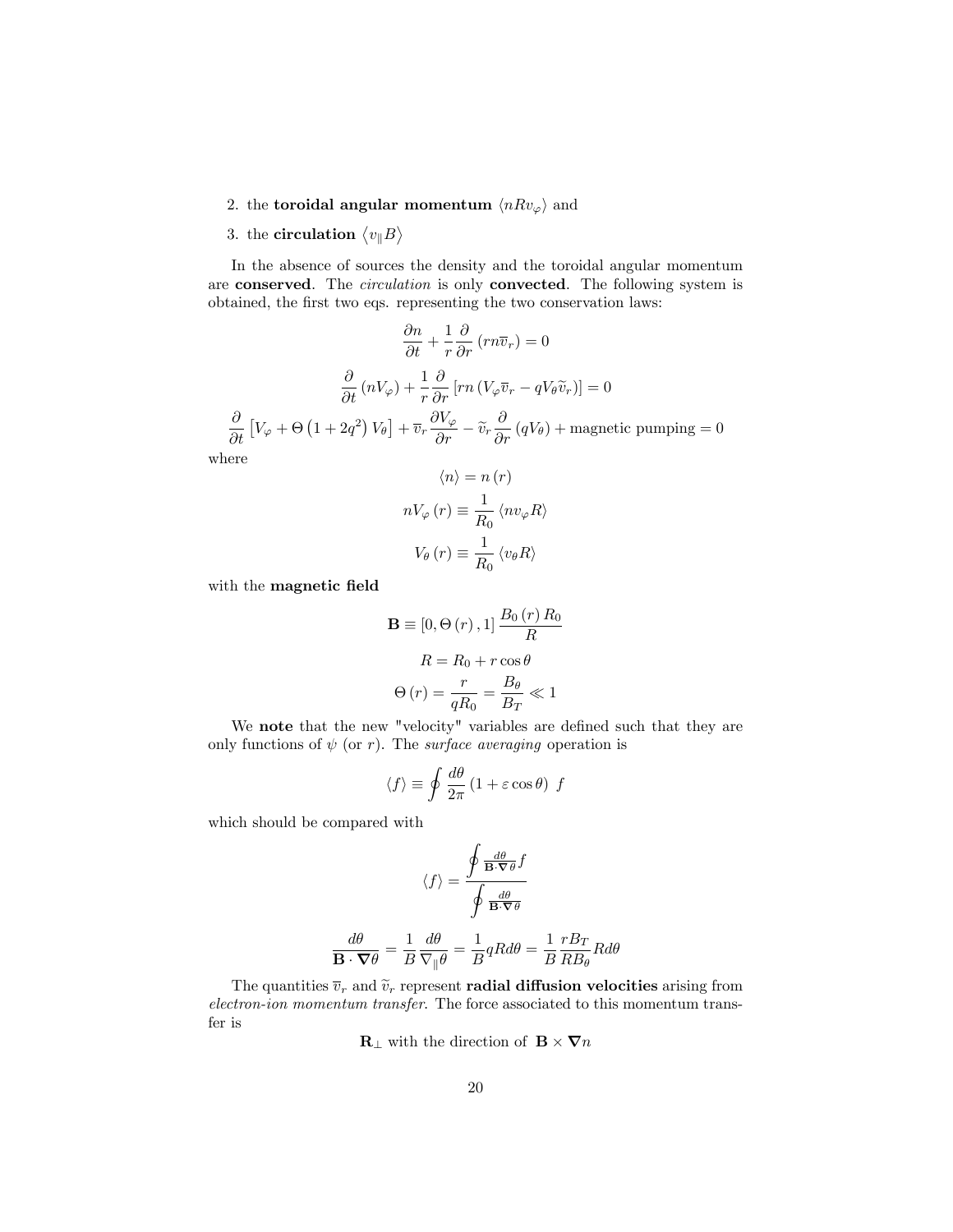which is  $\perp$ , i.e. approximately poloidal. When there is a force that is in surface and is perpendicular, there is a resulting radial diffusion flux

$$
nv_r = \frac{R_\perp}{eB}
$$

from which the two definitions are obtained:

$$
\overline{v}_r \equiv \langle v_r \rangle
$$
  

$$
\widetilde{v}_r \equiv \langle 2 \cos \theta \ v_r \rangle
$$

The resulting equation for the plasma poloidal velocity is

$$
\Theta \left( 1 + 2q^2 \right) \left( \frac{\partial V_{\theta}}{\partial t} + \gamma_{MP} V_{\theta} \right) + q V_{\theta} \frac{1}{n r} \frac{\partial}{\partial r} \left( n r \tilde{v}_r \right) = 0
$$

$$
\gamma_{MP} \simeq \frac{3}{4} \left( 1 + \frac{1}{2q^2} \right)^{-1} \left( \frac{l}{qR} \right)^2 \nu_{ii} \tag{1}
$$

where  $l$  is the mean-free path.

### 6 Conclusion

The sheared toroidal rotation in tokamak is observed in many experiments. In general it is assumed that the plasma rotation is the reason for the decrease of the transport rate and for the access to high confinement. However the toroidal rotation can only act along the parallel connection length of an instability which is very large,  $\sim qR$ . The efficiency of the effect against the instabilities (by the flow-change of  $k_{\parallel}$ ) is small. On the contrary, the perpendicular to **B** velocity has effect on the instabilities in two ways:

 $(1)$  affecting the linear stage by shifting the resonant surface and reducing the rate of extraction of the free energy

(2) by acting directly on the convective cells of the unstable modes (eddies) by tearing apart them and reducing their (transversal) dimension. Since this spatial parameter of the instability enters to the diffusion coefficient to power two, the reduction of the transport is substantial.

The poloidal sheared plasma rotation is the basis for reaching the H mode.

We then have  $(1)$  an ubiquitous sheared toroidal rotation with low efficiency in controling transport but with higher possibility of producing turbulence; we have shown, the Kelvin-Helmholtz turbulence; and we have  $(2)$  a poloidal rotation, with high efficiency in reducing transport but which must confront the plasma poloidal inertia and the strong mechanism of damping due to magnetic pumping; then the poloidal rotation needs extrinsic factors to be sustained.

We use the fact that the turbulence generated by the sheared toroidal rotation (KH) can transfer momentum to the poloidal rotation through Reynolds stress. This seems to explain the fact, observed in experiments, that, when it